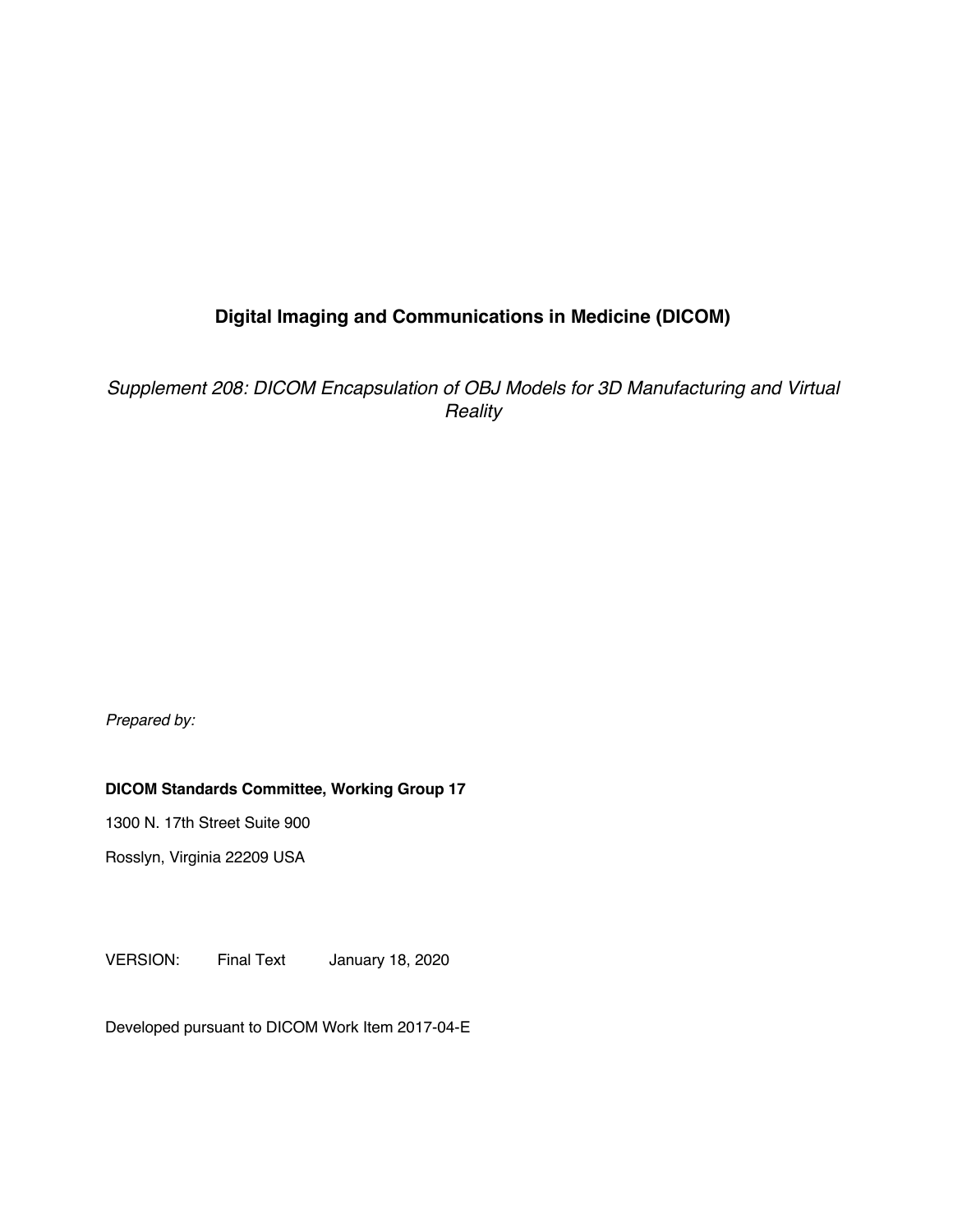# **Table of Contents**

| 5  | Changes to NEMA Standards Publication PS 3.3-2019eError! Bookmark not defined. |  |
|----|--------------------------------------------------------------------------------|--|
|    |                                                                                |  |
|    | A.85.1.3                                                                       |  |
|    | A.85.2                                                                         |  |
|    |                                                                                |  |
| 10 |                                                                                |  |
|    | A.85.2.3                                                                       |  |
|    |                                                                                |  |
|    |                                                                                |  |
|    |                                                                                |  |
| 15 |                                                                                |  |
|    | A.85.3                                                                         |  |
|    |                                                                                |  |
|    |                                                                                |  |
|    | A.85.3.3                                                                       |  |
| 20 |                                                                                |  |
|    |                                                                                |  |
|    |                                                                                |  |
|    |                                                                                |  |
| 25 | C.35.1                                                                         |  |
|    |                                                                                |  |
|    |                                                                                |  |
|    |                                                                                |  |
|    |                                                                                |  |
|    | Annex A                                                                        |  |
| 30 |                                                                                |  |
|    |                                                                                |  |
|    |                                                                                |  |
|    |                                                                                |  |

35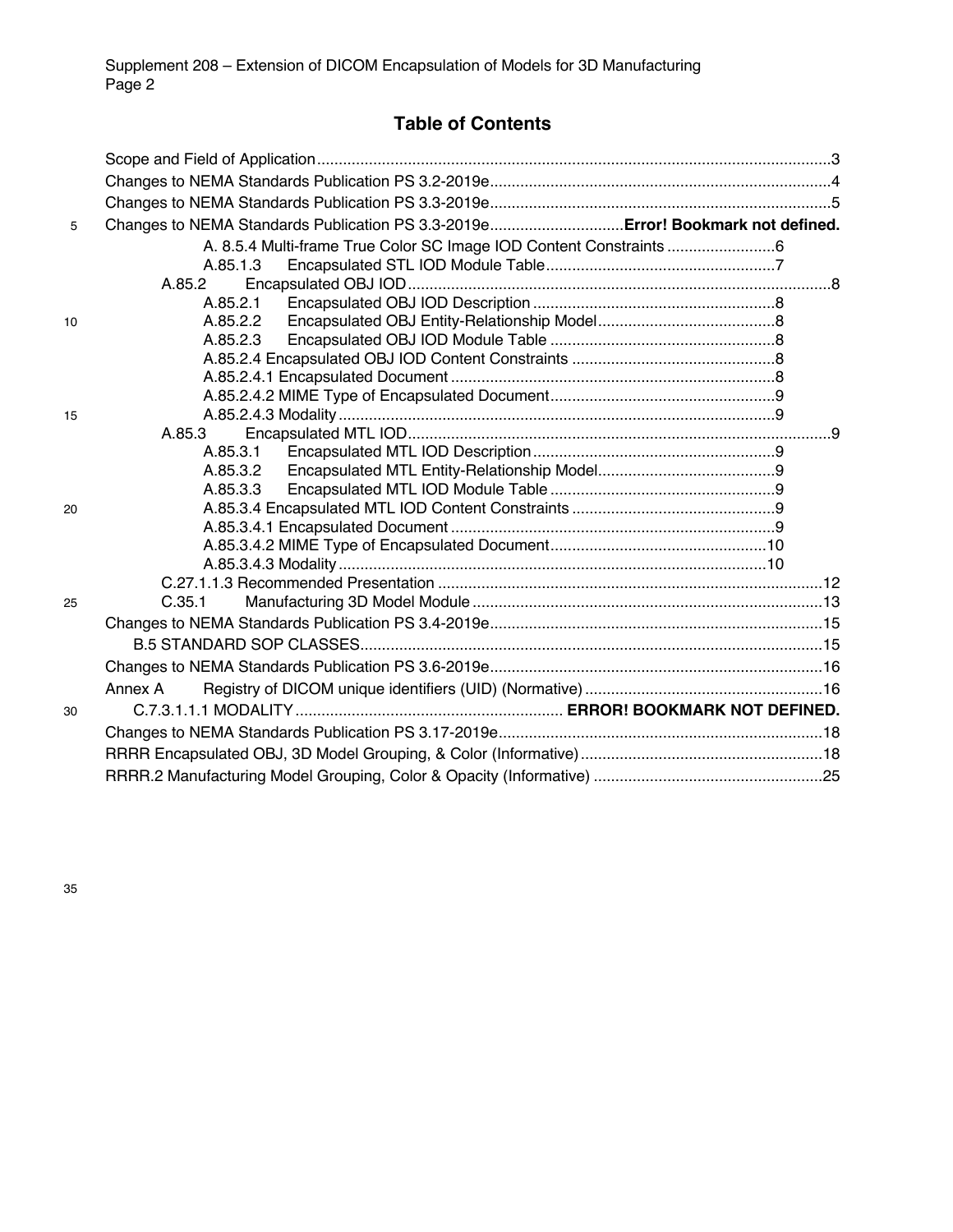# **Scope and Field of Application**

This supplement extends the DICOM Standard to better address medical 3D manufacturing and uses of Virtual Reality, Augmented Reality, and Mixed Reality.

- 40 These extensions fall in three areas:
	- 1) Support for a new 3D model type: Object File (OBJ)
	- 2) Identification of models for assembly into a larger object
	- 3) Capturing a preferred color for manufacturing or display of a model

#### **OBJ Encapsulation**

45 The supplement incorporates not just Object Files (OBJ), and also any supporting Material Library Files (MTL) and texture map files (JPG or PNG) on which an OBJ may rely.

As with Encapsulated STL, the new Encapsulated OBJ, Encapsulated MTL and texture image IODs allow 3D manufacturing models to be exchanged between various types of equipment using DICOM messages. This adds the ability to store, query and retrieve complete OBJ models as DICOM Instances. Updates are

50 addressed by storing new instances, with reference back to earlier instances in a manner similar to the IOD for STL encapsulation.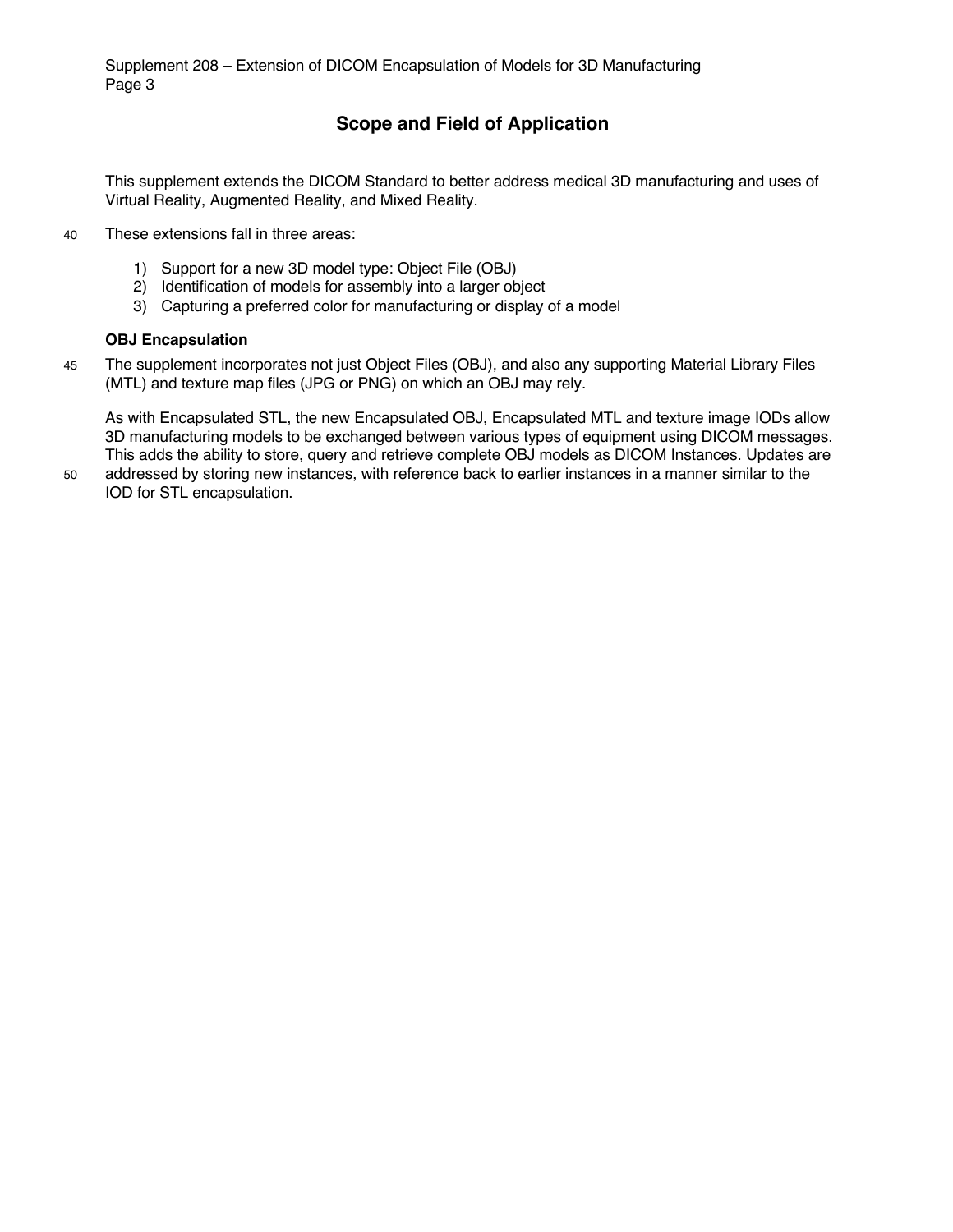# **Changes to NEMA Standards Publication PS 3.2-2019e**

# **Digital Imaging and Communications in Medicine**

# <sup>55</sup> **Part 2: Conformance**

*Item: Add to table A.1-2 categorizing SOP Classes:*

The SOP Classes are categorized as follows:

# **Table A.1-2**

| 60 | <b>UID VALUES</b>             |                                                     |                 |  |  |  |
|----|-------------------------------|-----------------------------------------------------|-----------------|--|--|--|
|    | <b>UID Value</b>              | <b>UID NAME</b>                                     | Category        |  |  |  |
|    | $\cdots$                      | $\cdots$                                            | $\cdots$        |  |  |  |
|    | 1.2.840.10008.5.1.4.1.1.104.4 | <b>Encapsulated OBJ</b><br><b>Storage SOP Class</b> | <b>Transfer</b> |  |  |  |
|    | 1.2.840.10008.5.1.4.1.1.104.5 | <b>Encapsulated MTL</b><br><b>Storage SOP Class</b> | <b>Transfer</b> |  |  |  |
|    | .                             | .                                                   | .               |  |  |  |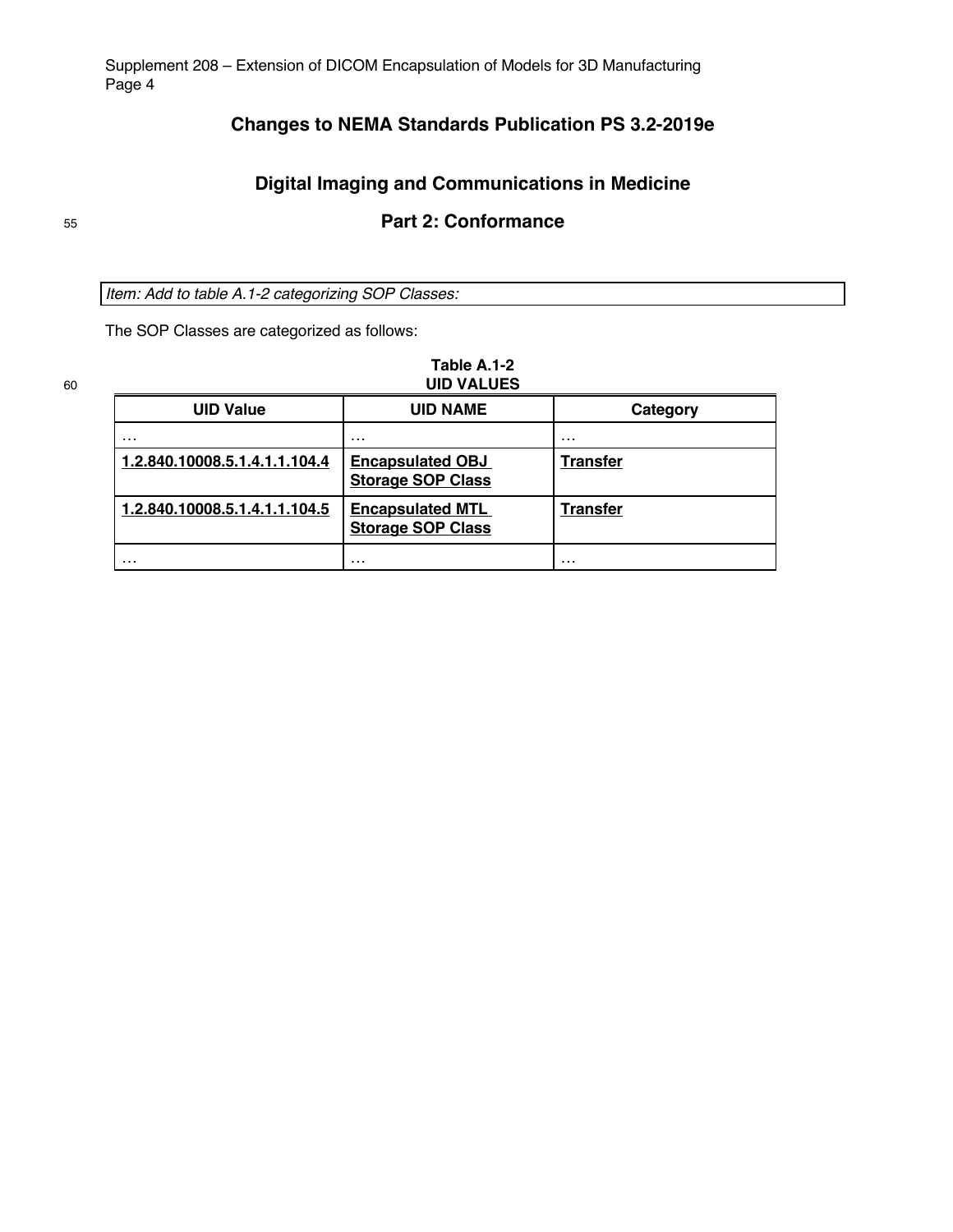# **Changes to NEMA Standards Publication PS 3.3-2019e**

# **Digital Imaging and Communications in Medicine (DICOM)**

# **2 Normative References**

65

*Item: Add normative reference*

**2.6 Other References**

…

#### 70 **[OBJ]: Wavefront Technologies. 1992. Advanced Visualizer. B1. Object Files (.obj).**

**Available from: http://www.cs.utah.edu/~boulos/cs3505/obj\_spec.pdf**

*Modify Section A.1-10 Composite Information Object Modules Overview - Encapsulated Documents – Insert 2 new IODs and update Enc STL to optionally include ICC Profile module*

**Table A.1-10** 75 **Composite Information Object Modules Overview - Encapsulated Documents**

| <b>IODs</b><br><b>Modules</b>       |   | Enc PDF Enc CDA Enc STL Enc OBJ Enc MTL |   |             |          |
|-------------------------------------|---|-----------------------------------------|---|-------------|----------|
| Patient                             | M | м                                       | M | M           | М        |
| <b>Clinical Trial Subject</b>       | U |                                         | U | $\cup$      | <u>U</u> |
| <b>General Study</b>                | M |                                         | M | M           | M        |
| <b>Patient Study</b>                | U |                                         | U | <u>U</u>    | <u>U</u> |
| <b>Clinical Trial Study</b>         | U |                                         | U | <u>U</u>    | <u>U</u> |
| <b>Clinical Trial Series</b>        | U |                                         | U | U           | U        |
| <b>Encapsulated Document Series</b> | M |                                         | М | <u>M</u>    | Μ        |
| Frame of Reference                  |   |                                         | М | М           |          |
| General Equip.                      | M | м                                       | М | Μ           | M        |
| Enhanced General Equip.             |   |                                         | М | <u>M</u>    | M        |
| <b>SC Equipment</b>                 | M | М                                       |   |             |          |
| <b>Encapsulated Document</b>        | M | М                                       | M | M           | М        |
| Manufacturing 3D Model              |   |                                         | М | ${\bf M}$   | M        |
| <b>ICC Profile</b>                  |   |                                         | U | U           | U        |
| <b>SOP Common</b>                   | M | М                                       | M | M           | M        |
| Common Instance Reference           |   |                                         | C | $\mathbf c$ | C        |

*Modify Section A.8.5.4 Allow for TEXTUREMAP modality designation, when images are texture maps*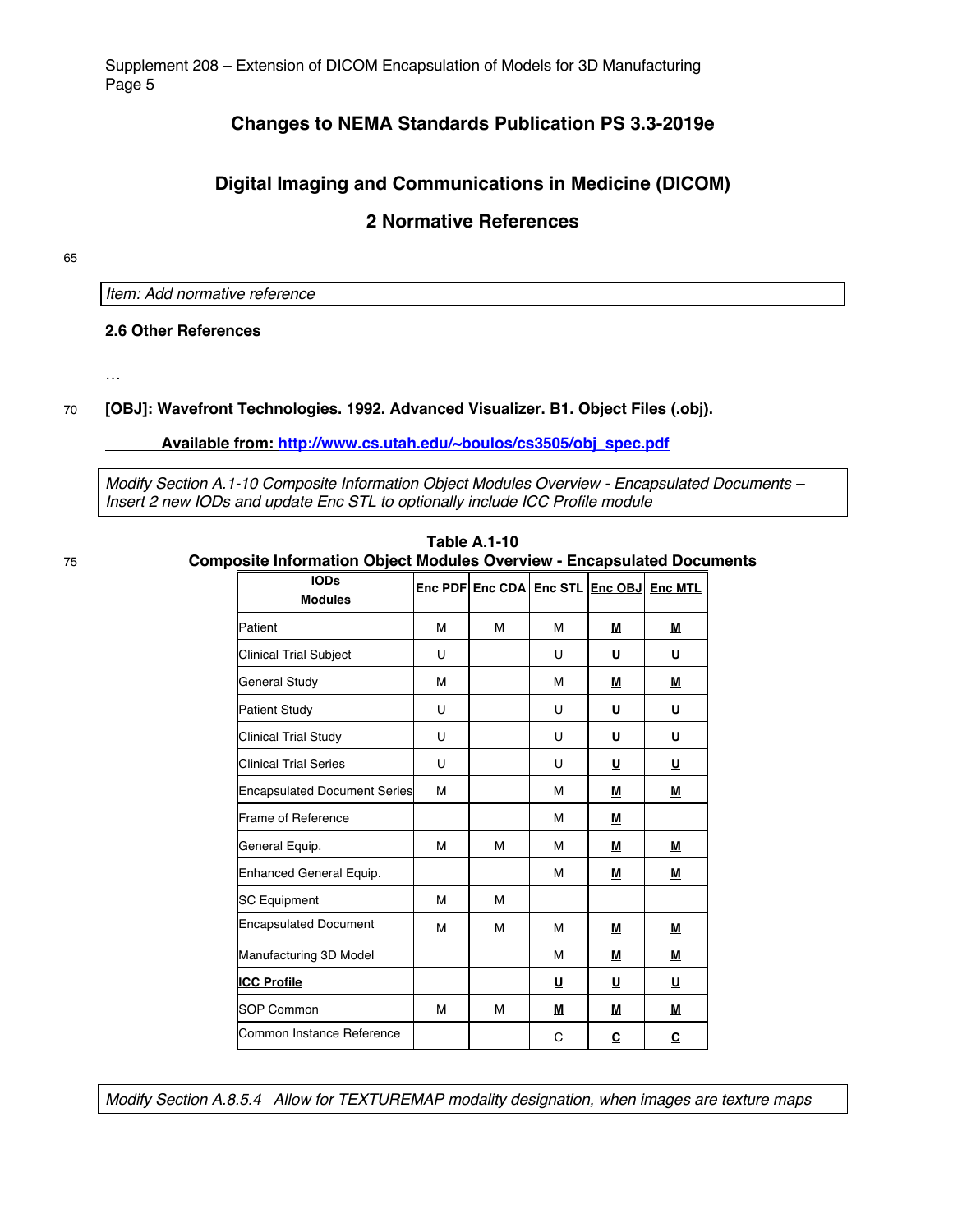# **A.8.5.4 Multi-frame True Color SC Image IOD Content Constraints**

The VOI LUT Module shall not be present.

80 **For images being referenced as texture maps that are not clinical images, a modality value of TEXTUREMAP may be used as the value of Modality (0008,0060).**

…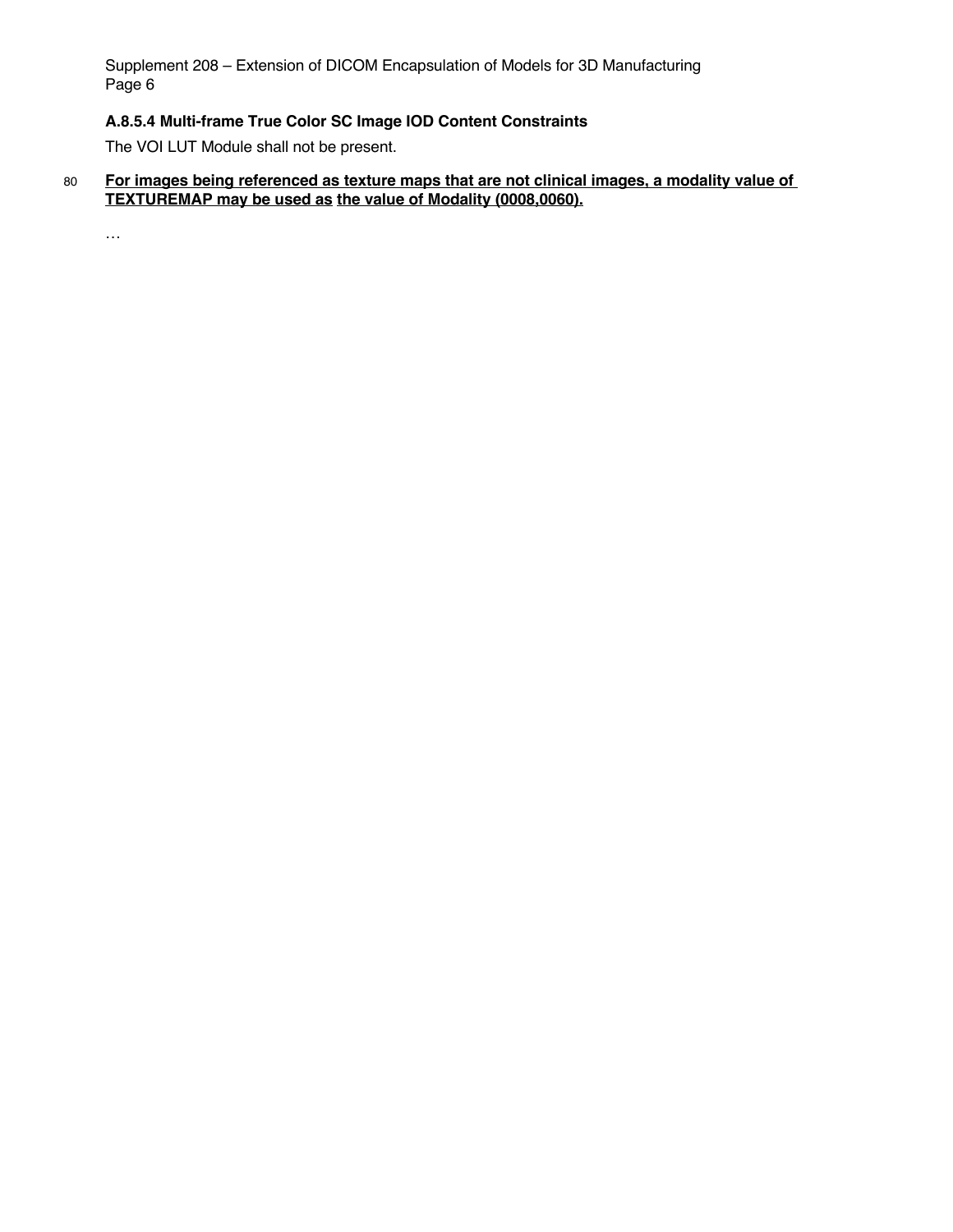*Modify Annex A.85.1.3 – Add optional ICC Profile module to Encapsulated STL modules*

# 85 **A.85.1.3 Encapsulated STL IOD Module Table**

Table A.85.1-1 specifies the Encapsulated STL IOD Modules.

| Encapsulated STL IOD MODULES<br>IE.<br><b>Module</b><br><b>Reference</b> |                                      |         |                                                   |  |  |  |
|--------------------------------------------------------------------------|--------------------------------------|---------|---------------------------------------------------|--|--|--|
|                                                                          |                                      |         | <b>Usage</b>                                      |  |  |  |
| Patient                                                                  | Patient                              | C.7.1.1 | м                                                 |  |  |  |
|                                                                          | <b>Clinical Trial Subject</b>        | C.7.1.3 | U                                                 |  |  |  |
| Study                                                                    | General Study                        | C.7.2.1 | M                                                 |  |  |  |
|                                                                          | <b>Patient Study</b>                 | C.7.2.2 | U                                                 |  |  |  |
|                                                                          | <b>Clinical Trial Study</b>          | C.7.2.3 | U                                                 |  |  |  |
| <b>Encapsulated Document</b><br><b>Series</b><br><b>Series</b>           |                                      | C.24.1  | M                                                 |  |  |  |
|                                                                          | <b>Clinical Trial Series</b>         | C.7.3.2 | U                                                 |  |  |  |
| Frame of Reference                                                       | Frame of Reference                   | C.7.4.1 | м                                                 |  |  |  |
| Equipment                                                                | General Equipment                    | C.7.5.1 | м                                                 |  |  |  |
|                                                                          | <b>Enhanced General</b><br>Equipment | C.7.5.2 | M                                                 |  |  |  |
| Encapsulated                                                             | <b>Encapsulated Document</b>         | C.24.2  | м                                                 |  |  |  |
| Document                                                                 | Manufacturing 3D Model               | C.35.1  | м                                                 |  |  |  |
|                                                                          | <b>SOP Common</b>                    | C.12.1  | M                                                 |  |  |  |
|                                                                          | <b>ICC Profile</b>                   | C.11.15 | <u>U</u>                                          |  |  |  |
|                                                                          | Common Instance<br>Reference         | C.12.2  | C - Required if other instances are<br>referenced |  |  |  |

| <b>Table A.85.1-1</b>               |
|-------------------------------------|
| <b>Encapsulated STL IOD MODULES</b> |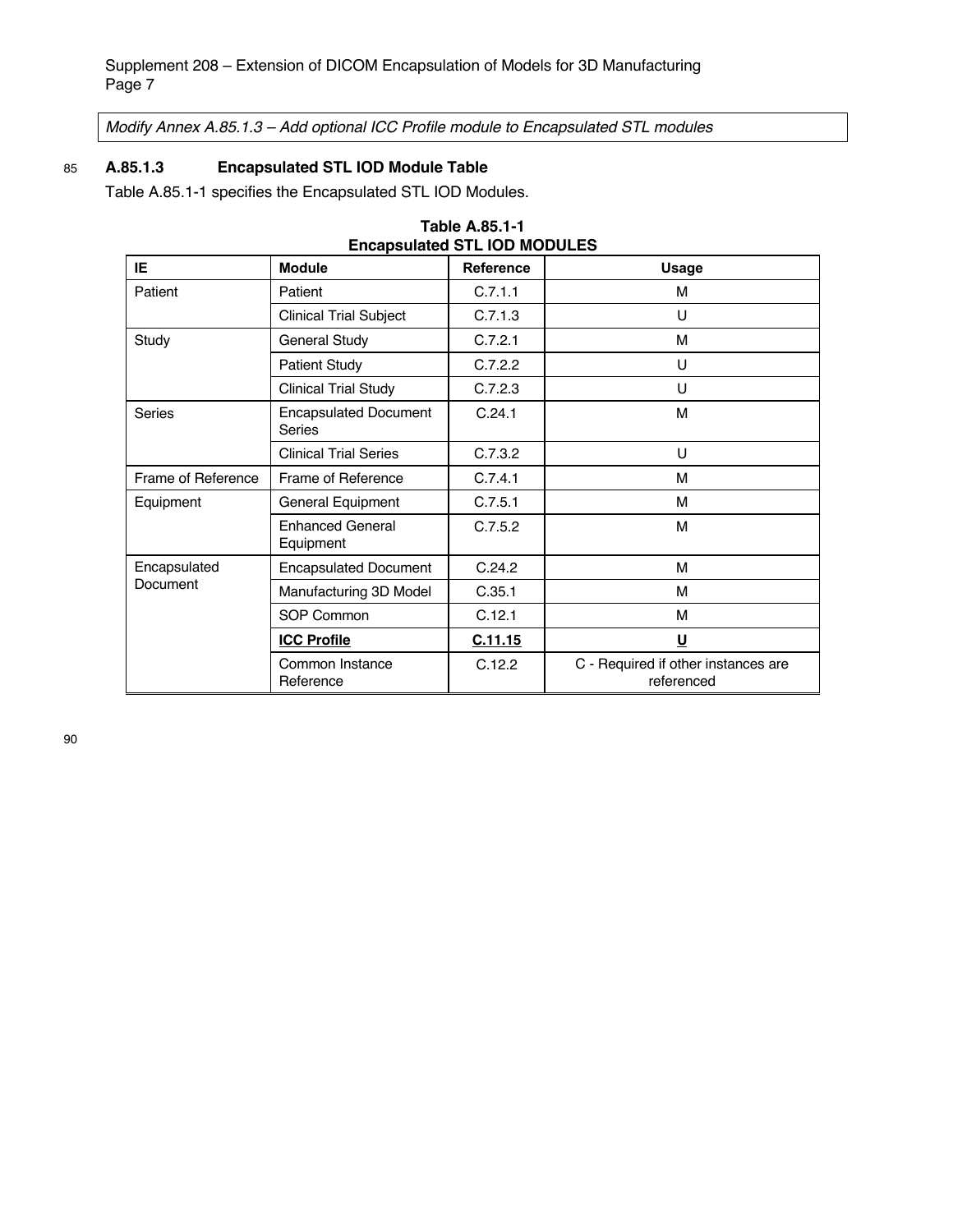*Modify Annex A.85 – Insert new section for Encapsulated OBJ and MTL IODs after A.85.1 (STL)*

#### **A.85.2 Encapsulated OBJ IOD**

#### **A.85.2.1 Encapsulated OBJ IOD Description**

The Encapsulated OBJ Information Object Definition (IOD) describes a 3D model in OBJ format. Any 95 supporting material library file (MTL) and supporting 2D texture map image files are addressed in other distinct IODs (see A.85.3.1 and A.8.5.4).

#### **A.85.2.2 Encapsulated OBJ Entity-Relationship Model**

This IOD uses the E-R Model in Section A.1.2, with only the Encapsulated Document IE below the Series IE.

#### 100 **A.85.2.3 Encapsulated OBJ IOD Module Table**

Table A.85.2-1 specifies the Encapsulated OBJ IOD Modules.

| ENCAPSURIED OBJ IOD MODULES                             |                                      |                  |                                                   |  |  |
|---------------------------------------------------------|--------------------------------------|------------------|---------------------------------------------------|--|--|
| IE.                                                     | <b>Module</b>                        | <b>Reference</b> | <b>Usage</b>                                      |  |  |
| Patient                                                 | Patient                              | C.7.1.1          | м                                                 |  |  |
|                                                         | <b>Clinical Trial Subject</b>        | C.7.1.3          | U                                                 |  |  |
| Study                                                   | <b>General Study</b>                 | C.7.2.1          | M                                                 |  |  |
|                                                         | <b>Patient Study</b>                 | C.7.2.2          | U                                                 |  |  |
|                                                         | <b>Clinical Trial Study</b>          | C.7.2.3          | U                                                 |  |  |
| <b>Encapsulated Document</b><br><b>Series</b><br>Series |                                      | C.24.1           | M                                                 |  |  |
|                                                         | <b>Clinical Trial Series</b>         | C.7.3.2          | U                                                 |  |  |
| Frame of Reference                                      | Frame of Reference                   | C.7.4.1          | м                                                 |  |  |
| Equipment                                               | General Equipment                    | C.7.5.1          | M                                                 |  |  |
|                                                         | <b>Enhanced General</b><br>Equipment | C.7.5.2          | M                                                 |  |  |
| Encapsulated                                            | <b>Encapsulated Document</b>         | C.24.2           | M                                                 |  |  |
| Document                                                | Manufacturing 3D Model               | C.35.1           | M                                                 |  |  |
|                                                         | <b>ICC Profile</b>                   | C.11.15          | U                                                 |  |  |
|                                                         | SOP Common                           | C.12.1           | M                                                 |  |  |
|                                                         | Common Instance<br>Reference         | C.12.2           | C - Required if other instances are<br>referenced |  |  |

**Table A.85.2-1 Encapsulated OBJ IOD MODULES**

#### 105 **A.85.2.4 Encapsulated OBJ IOD Content Constraints**

#### **A.85.2.4.1 Encapsulated Document**

The Encapsulated Document (0042,0011) Attribute shall contain an ASCII OBJ byte stream [OBJ].

Note.

The Frame of Reference UID (0020,0052) is an identifier for the origin and axes implicit in the OBJ data.

110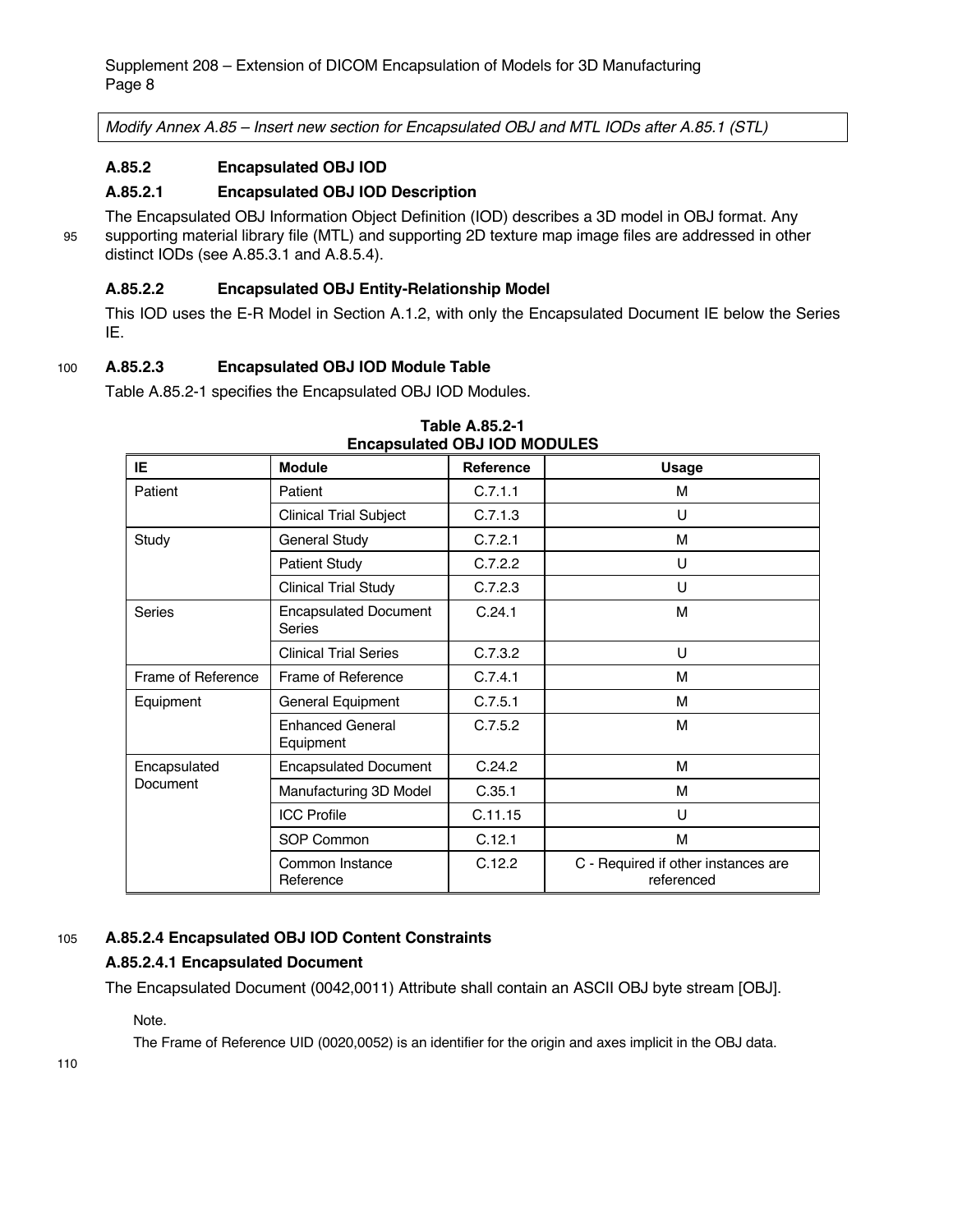#### **A.85.2.4.2 MIME Type of Encapsulated Document**

Enumerated Values: **model/obj**

#### **A.85.2.4.3 Modality**

115 Enumerated Values:

**M3D**

#### **A.85.3 Encapsulated MTL IOD**

#### **A.85.3.1 Encapsulated MTL IOD Description**

The Encapsulated MTL Information Object Definition (IOD) describes in MTL format a materials library 120 used by an Encapsulated OBJ 3D model (see A.85.2.1).

#### **A.85.3.2 Encapsulated MTL Entity-Relationship Model**

This IOD uses the E-R Model in Section A.1.2, with only the Encapsulated Document IE below the Series IE.

### **A.85.3.3 Encapsulated MTL IOD Module Table**

125 Table A.85.3-1 specifies the Encapsulated MTL IOD Modules.

| Elicapsulated MILLIOD MOUDIES |                                        |                  |                                                   |  |  |
|-------------------------------|----------------------------------------|------------------|---------------------------------------------------|--|--|
| IE.                           | <b>Module</b>                          | <b>Reference</b> | <b>Usage</b>                                      |  |  |
| Patient                       | Patient                                | C.7.1.1          | м                                                 |  |  |
|                               | <b>Clinical Trial Subject</b>          | C.7.1.3          | U                                                 |  |  |
| Study                         | <b>General Study</b>                   | C.7.2.1          | м                                                 |  |  |
|                               | <b>Patient Study</b>                   | C.7.2.2          | U                                                 |  |  |
|                               | <b>Clinical Trial Study</b>            | C.7.2.3          | U                                                 |  |  |
| Series                        | <b>Encapsulated Document</b><br>Series | C.24.1           | м                                                 |  |  |
|                               | <b>Clinical Trial Series</b>           | C.7.3.2          | U                                                 |  |  |
| Equipment                     | General Equipment                      | C.7.5.1          | м                                                 |  |  |
|                               | <b>Enhanced General</b><br>Equipment   | C.7.5.2          | M                                                 |  |  |
| Encapsulated                  | <b>Encapsulated Document</b>           | C.24.2           | м                                                 |  |  |
| <b>Document</b>               | Manufacturing 3D Model                 | C.35.1           | м                                                 |  |  |
|                               | <b>ICC Profile</b>                     | C.11.15          | U                                                 |  |  |
|                               | SOP Common                             | C.12.1           | М                                                 |  |  |
|                               | Common Instance<br>Reference           | C.12.2           | C - Required if other instances are<br>referenced |  |  |

**Table A.85.3-1 Encapsulated MTL IOD Modules**

### **A.85.3.4 Encapsulated MTL IOD Content Constraints**

#### 130 **A.85.3.4.1 Encapsulated Document**

The Encapsulated Document (0042,0011) Attribute shall contain an ASCII MTL byte stream [OBJ].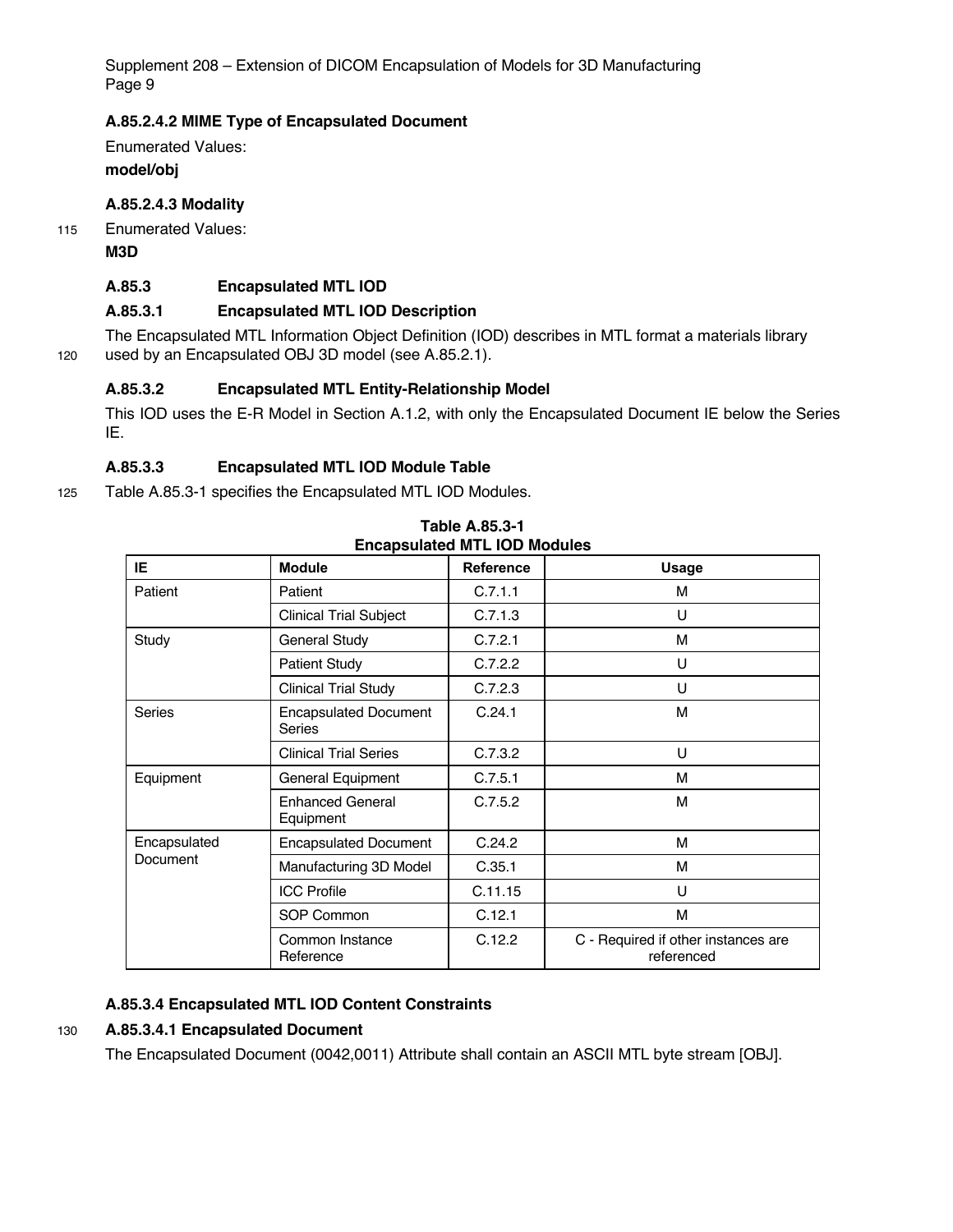#### **A.85.3.4.2 MIME Type of Encapsulated Document**

Enumerated Values: **model/mtl**

#### 135 **A.85.3.4.3 Modality**

Enumerated Values: **M3D**

*Modify PS3.3 C.7.3.1.1.1 Modality – add new defined term.*

#### **C.7.3.1.1 General Series Attribute Descriptions**

#### 140 **C.7.3.1.1.1 MODALITY**

Defined Terms:

…

STAIN Automated Slide Stainer

#### **TEXTUREMAP Texture Map**

145 TG Thermography

…

*Extend PS3.3 Annex C.24.2 to add conditionally required Referenced Image Sequence and Referenced Instance Sequence attributes and a per UID URI for preserving file names of referenced instances, so referential integrity of the encapsulated file and supporting files can be maintained.*

#### 150 **Table C.24-2. Encapsulated Document Module Attributes**

| <b>Attribute Name</b>                                             | Tag         | <b>Type</b> | <b>Attribute Description</b>                                                                                                                                                                                                                                                                                          |
|-------------------------------------------------------------------|-------------|-------------|-----------------------------------------------------------------------------------------------------------------------------------------------------------------------------------------------------------------------------------------------------------------------------------------------------------------------|
|                                                                   |             |             |                                                                                                                                                                                                                                                                                                                       |
| Source Instance<br>Sequence                                       | (0042,0013) | 1C          | A sequence that identifies the set of Instances that were<br>used to derive the encapsulated document.<br>One or more Items shall be included in this Sequence.<br>Required if derived from one or more DICOM Instances.<br>May be present otherwise.<br><b>Note</b><br>Unlike other uses of Source Instance Sequence |
|                                                                   |             |             | (0042,0013), such as in the General Reference Module,<br>references to images are permitted in this Module. This<br>Module does not include the Source Image Sequence<br>(0008,2112). The Defined Context Group for Purpose of<br>Reference Code Sequence (0040, A170) includes an<br>appropriate concept.            |
| >Include Table 10-11 "SOP Instance Reference<br>Macro Attributes" |             |             |                                                                                                                                                                                                                                                                                                                       |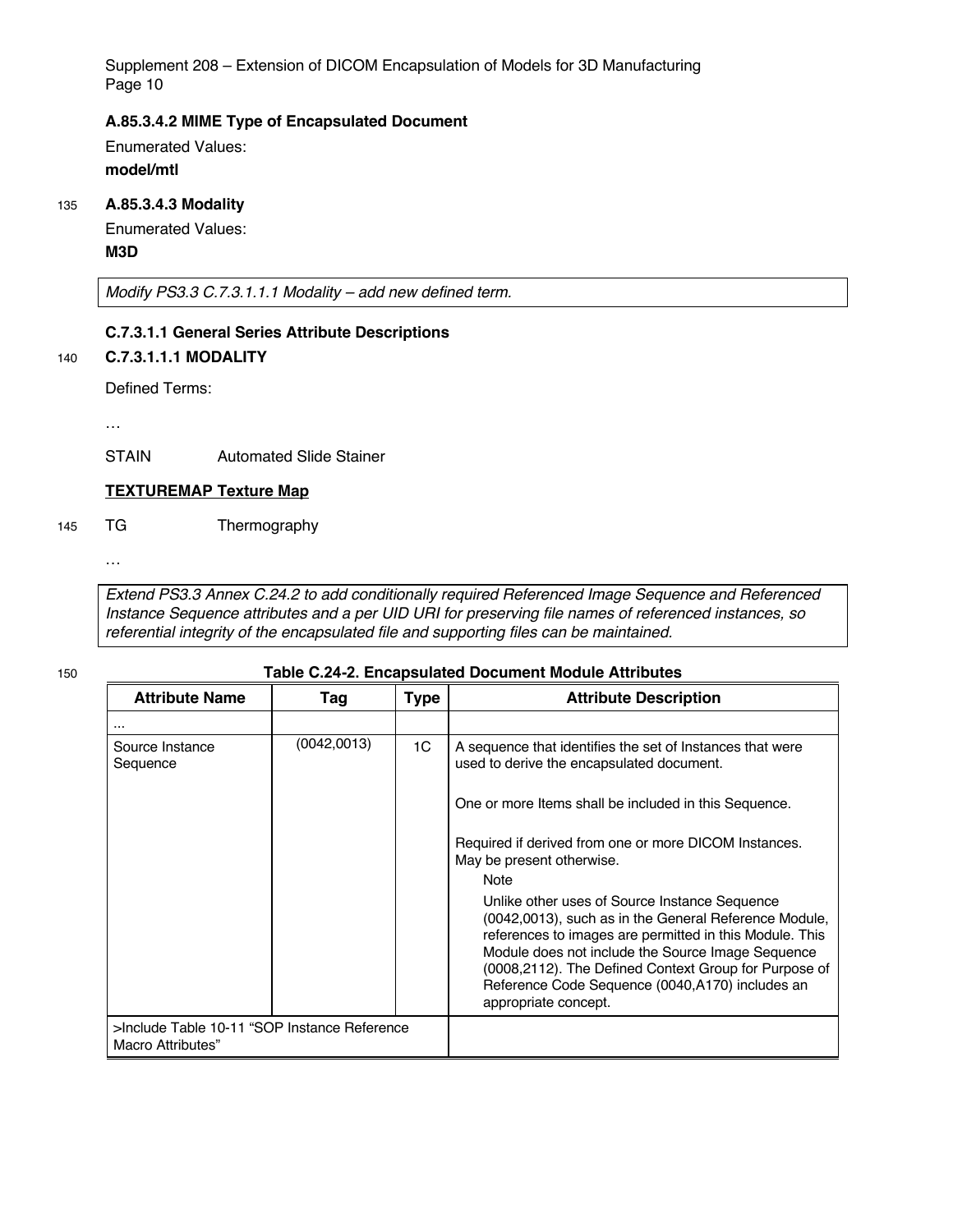| >Purpose of Reference<br>Code Sequence                                                       | (0040, A170) | 3                | Describes the purpose for which the reference is made, that<br>is what role the source instances played in the derivation of<br>this encapsulated document<br>Only a single Item single Item is permitted in this Sequence.                                                                                                                               |
|----------------------------------------------------------------------------------------------|--------------|------------------|-----------------------------------------------------------------------------------------------------------------------------------------------------------------------------------------------------------------------------------------------------------------------------------------------------------------------------------------------------------|
| >>Include Table 8.8-1 "Code Sequence Macro<br>Attributes"                                    |              |                  | Defined CID 7013 "Source Instance Purposes of Reference".                                                                                                                                                                                                                                                                                                 |
| <b>Referenced Image</b><br><b>Sequence</b>                                                   | (0008, 1140) | $\overline{3}$   | The set of image instances referenced in the<br>encapsulated document.<br>One or more Items are permitted in this Sequence.                                                                                                                                                                                                                               |
| >Include Table 10-3 "Image SOP Instance<br><b>Reference Macro Attributes"</b>                |              |                  |                                                                                                                                                                                                                                                                                                                                                           |
| <b>&gt;Relative URI</b><br><b>Reference Within</b><br><b>Encapsulated</b><br><b>Document</b> | (0068, 7005) | 1C               | The relative URI reference used in the encapsulated<br>document to reference the image instance in this Item.<br>This may be used to maintain referential integrity<br>between a set of related encapsulated documents.<br>Required if the Encapsulated Document (0008,114A)<br>contains a reference to the image instance in this Item.<br>See C.24.2.4. |
| <b>Referenced Instance</b><br><b>Sequence</b>                                                | (0008, 114A) | $\overline{3}$   | The set of non-image SOP Instances referenced in the<br>encapsulated document.<br>One or more Items are permitted in this Sequence.                                                                                                                                                                                                                       |
| >Include Table 10-11 "SOP Instance Reference<br><b>Macro Attributes"</b>                     |              |                  |                                                                                                                                                                                                                                                                                                                                                           |
| <b>&gt;Relative URI</b><br><b>Reference Within</b><br><b>Encapsulated</b><br><b>Document</b> | (0068, 7005) | <u>1C</u>        | The relative URI reference used in the encapsulated<br>document to reference the SOP Instance in this Item.<br>This may be used to maintain referential integrity<br>between a set of related encapsulated documents.<br>Required if the Encapsulated Document (0008,114A)<br>contains a reference to the SOP Instance in this Item.<br>See C.24.2.4.     |
| <b>Document Title</b>                                                                        | (0042, 0010) | $\boldsymbol{2}$ | The title of the document.<br>Note<br>In the case of a PDF encapsulated document, this<br>may be the value of the "Title" entry in the "Document<br>Information Directory" as encoded in the PDF data.                                                                                                                                                    |
|                                                                                              |              |                  |                                                                                                                                                                                                                                                                                                                                                           |

**…**

### **C.24.2.4 Relative URI Reference Within Encapsulated Document**

**The relative URI reference within encapsulated document value shall be encoded as a relative URI reference [RFC3986], with the following restrictions:**

155 **• The base path (URI) to which the reference is relative is the location where the referencing file would hypothetically be written, were it to be unencapsulated and written to a file, such that the set of related encapsulated documents share the same base path.**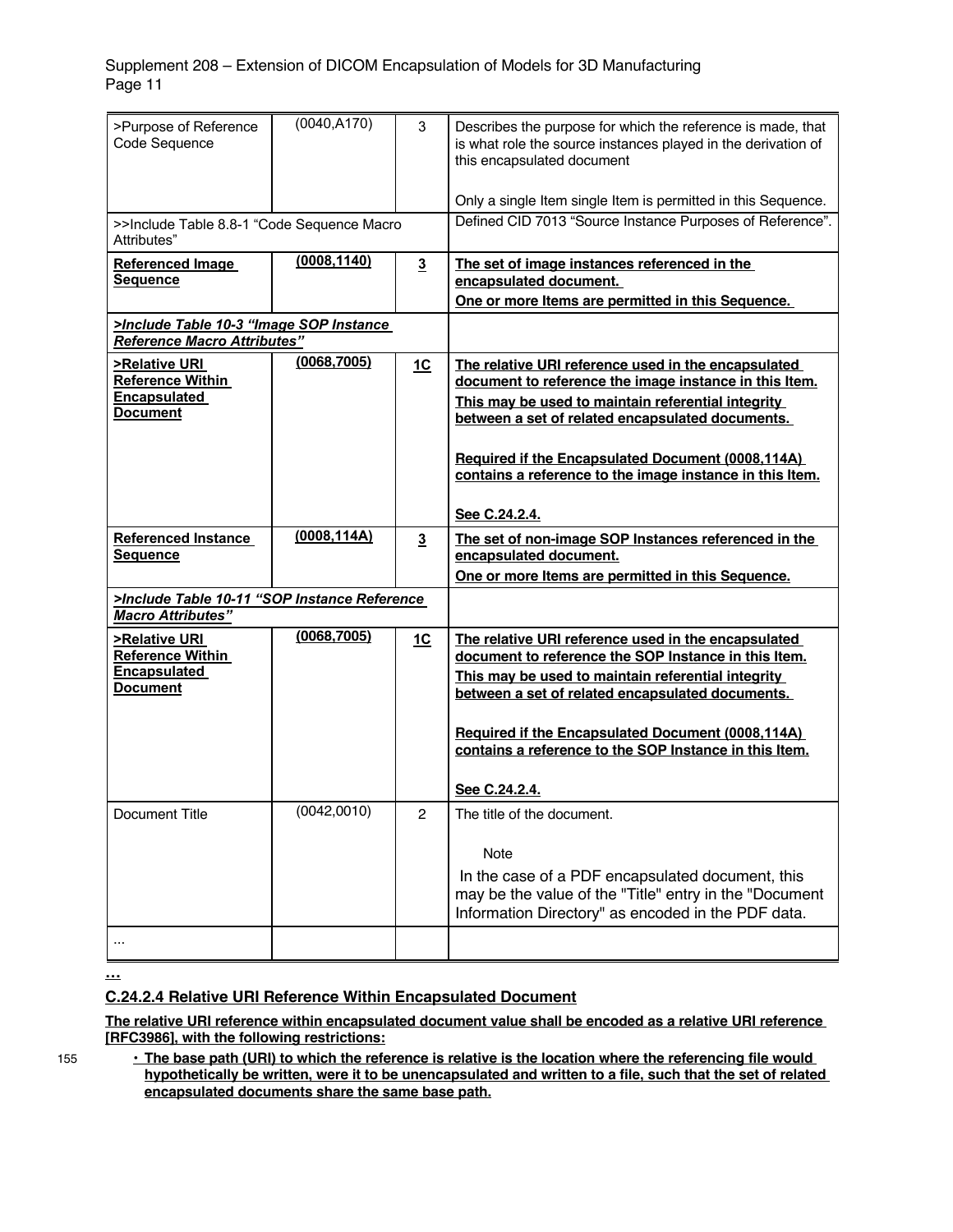#### **• The path shall not begin with a slash or two slashes.**

- **• The path shall not refer to a higher level in the file system hierarchy (i.e., use of ".." is not permitted).**
- 160 **• File name extensions corresponding to executable file types (exe, dll, etc.) are not permitted.**
	- **• Embedded white space is not permitted.**

**The following are examples of valid relative URI references:**

**"matlist.mtl"**

165 **"materials/matlist.mtl"**

**"./materials/matlist.mtl"**

#### **The following are examples of invalid relative URI references:**

**"file:///matlist.mtl" (not a relative reference)** 170 **"/matlist.mtl" (initial slash not permitted) "//matlist.mtl" (initial slashes not permitted) "c:/matlist.mtl" (not a relative reference) "../matlist.mtl" (".." not permitted) "mat list.mtl" (embedded spaces not permitted)**

175 **"materials\matlist.mtl" (backslash not permitted)**

*Modify PS3.3 Annex C.27 to remove ambiguity while maintaining conformance with current conventions.*

#### **C.27.1.1.3 Recommended Presentation**

Recommended Presentation Opacity (0066,000C) is a fraction between 0.0 and 1.0 encoded as a float 180 value representing the blending proportion of the rendering of the surface relative to underlying features. **A value of 0.0 is interpreted as complete transparency, while a value of 1.0 is interpreted as fully opaque.**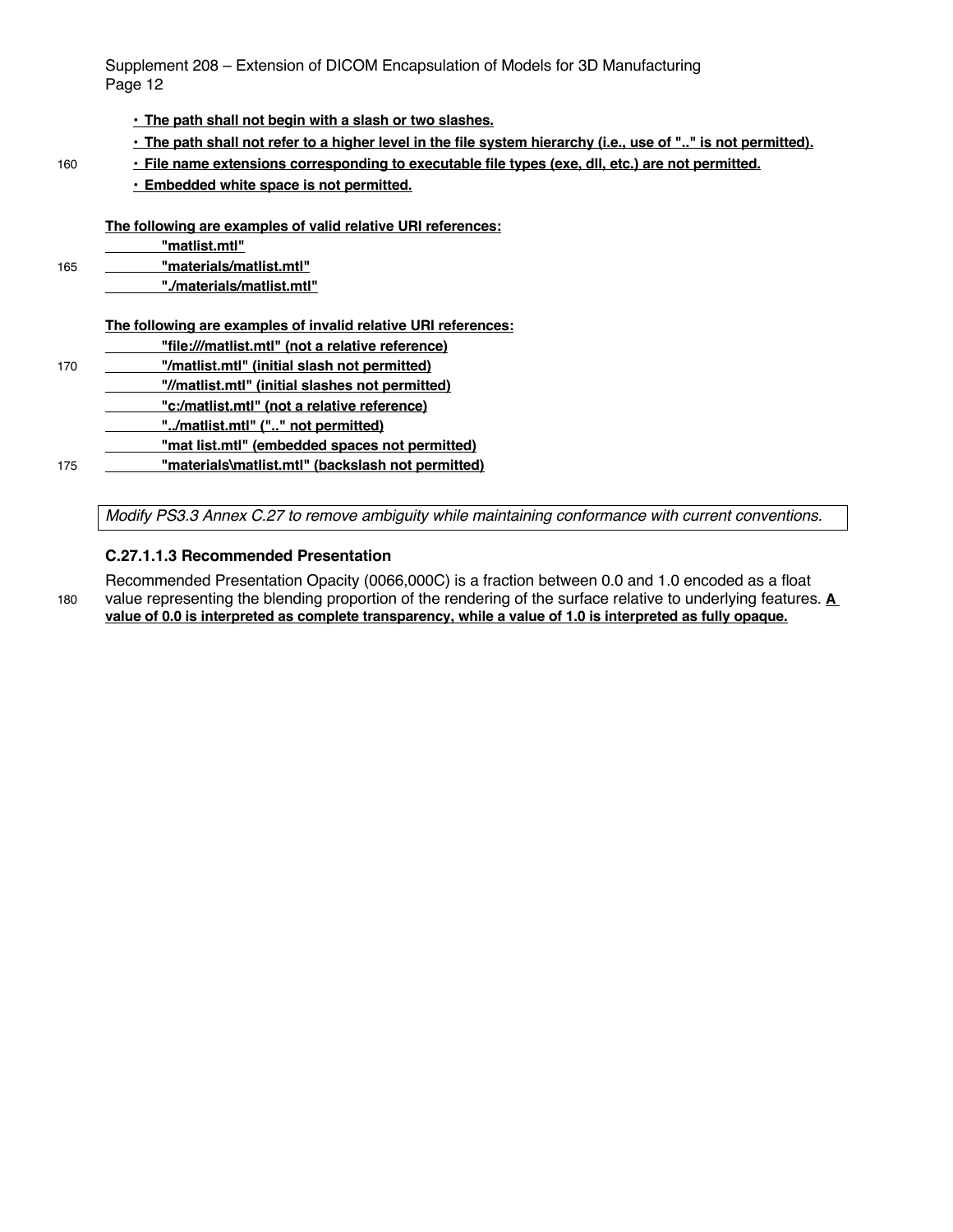*Modify PS3.3 Annex C.35 to broaden language to cover new encapsulations, add new attributes and*  185 *define associated terms.*

#### **C.35.1 Manufacturing 3D Model Module**

Table C.35.1-1 defines attributes specific to models used in medical 3D manufacturing.

| <b>Attribute Name</b>                                               | Tag          | <b>Type</b>             | <b>Attribute Description</b>                                                                                                                                                                                                                                                             |
|---------------------------------------------------------------------|--------------|-------------------------|------------------------------------------------------------------------------------------------------------------------------------------------------------------------------------------------------------------------------------------------------------------------------------------|
| <b>Measurement Units</b><br>Code Sequence                           | (0040, 08EA) | 1                       | Units of distance for the coordinate system for the<br>encapsulated STL 3D Manufacturing Model file                                                                                                                                                                                      |
|                                                                     |              |                         | Only a single Item shall be included in this Sequence.                                                                                                                                                                                                                                   |
| >Include Table 8.8-1 "Code Sequence Macro<br>Attributes"            |              |                         | DCID 7063 "Model Scale Units".                                                                                                                                                                                                                                                           |
| <b>Model Modification</b>                                           | (0068, 7001) | 3                       | Specifies whether a modification of the observed anatomy<br>(other than mirroring) was used to create the model (e.g.<br>simulating an expected surgical result). In the negative, the<br>model follows the observed patient anatomy in the source<br>data.<br><b>Enumerated Values:</b> |
|                                                                     |              |                         | <b>YES</b>                                                                                                                                                                                                                                                                               |
|                                                                     |              |                         | <b>NO</b>                                                                                                                                                                                                                                                                                |
| <b>Model Mirroring</b>                                              | (0068, 7002) | 3                       | Specifies whether mirroring of anatomy from the other side<br>of the patient was used to create the model                                                                                                                                                                                |
|                                                                     |              |                         | <b>Enumerated Values:</b><br><b>YES</b><br><b>NO</b>                                                                                                                                                                                                                                     |
| Model Usage Code<br>Sequence                                        | (0068, 7003) | 3                       | Specifies the use for which the manufactured object is<br>intended.                                                                                                                                                                                                                      |
|                                                                     |              |                         | Only a single Item shall be permitted in this Sequence.                                                                                                                                                                                                                                  |
| >Include Table 8.8-1 "Code Sequence Macro<br>Attributes"            |              |                         | BCID 7064 "Model Usage".                                                                                                                                                                                                                                                                 |
| <b>Content Description</b>                                          | (0070,0081)  | 3                       | A description of the model.                                                                                                                                                                                                                                                              |
| Icon Image Sequence                                                 | (0088, 0200) | 3                       | A preview image representing the rendered model.<br>Only a single item shall be permitted in this Sequence.                                                                                                                                                                              |
| >Include Table 7-11b "Image Pixel Macro Attributes"                 |              |                         | See Section C.7.6.1.1.6 for further explanation.                                                                                                                                                                                                                                         |
| Derivation Algorithm<br>Sequence                                    | (0022, 1612) | 3                       | Software algorithm that created the 3D model.<br>Only a single Item shall be included in this Sequence.                                                                                                                                                                                  |
| >Include Table 10-19 "Algorithm Identification Macro<br>Attributes" |              |                         |                                                                                                                                                                                                                                                                                          |
| <b>Model Group UID</b>                                              | (0068, 7004) | $\overline{\mathbf{3}}$ | Uniquely identifies a group to which the model belongs.<br>Manufacturing models that share the same Model Group<br>UID are considered distinct parts within the same<br>assembly.                                                                                                        |
| Recommended<br><b>Display CIELab Value</b>                          | (0062,000D)  | $\overline{\mathbf{3}}$ | Specifies the color recommended to be used for the<br>model. This color applies both when digitally displaying                                                                                                                                                                           |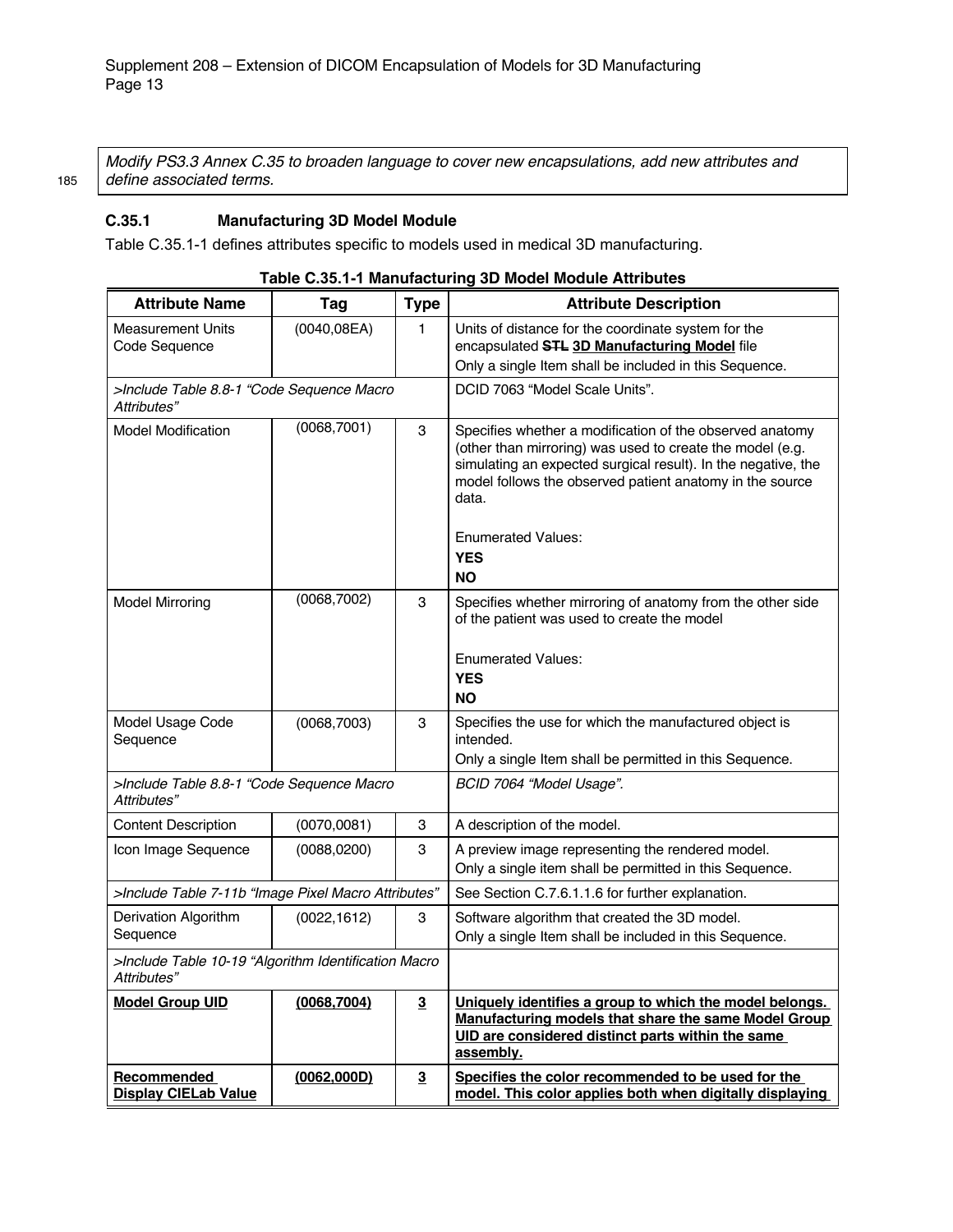|                                            |              |                         | the model and when selecting material for<br>manufacturing.<br>This would typically be used to visually distinguish<br>between models that are part of the same assembly<br>and/or provide best analog to real world appearance.<br>This value may be superseded by individual colors that<br>have been specified inside the encapsulated model<br>(when the encapsulated format allows this).<br>The units are specified in PCS-Values, and the value is<br>encoded as CIELab. See section C.10.7.1.1.                                               |
|--------------------------------------------|--------------|-------------------------|-------------------------------------------------------------------------------------------------------------------------------------------------------------------------------------------------------------------------------------------------------------------------------------------------------------------------------------------------------------------------------------------------------------------------------------------------------------------------------------------------------------------------------------------------------|
| Recommended<br><b>Presentation Opacity</b> | (0066, 000C) | $\overline{\mathbf{3}}$ | Specifies the opacity recommended to be used for the<br>model. This opacity applies both when digitally<br>displaying the model and when selecting material for<br>manufacturing.<br>A non-opaque value would typically be specified when<br>either (a) another model grouped in the same assembly<br>needs to be visible behind or inside this model, or (b)<br>the model represents anatomy that is not fully opaque.<br>If not present, then it is assumed the model should be<br>presented and manufactured as opaque.<br>See Section C.27.1.1.3. |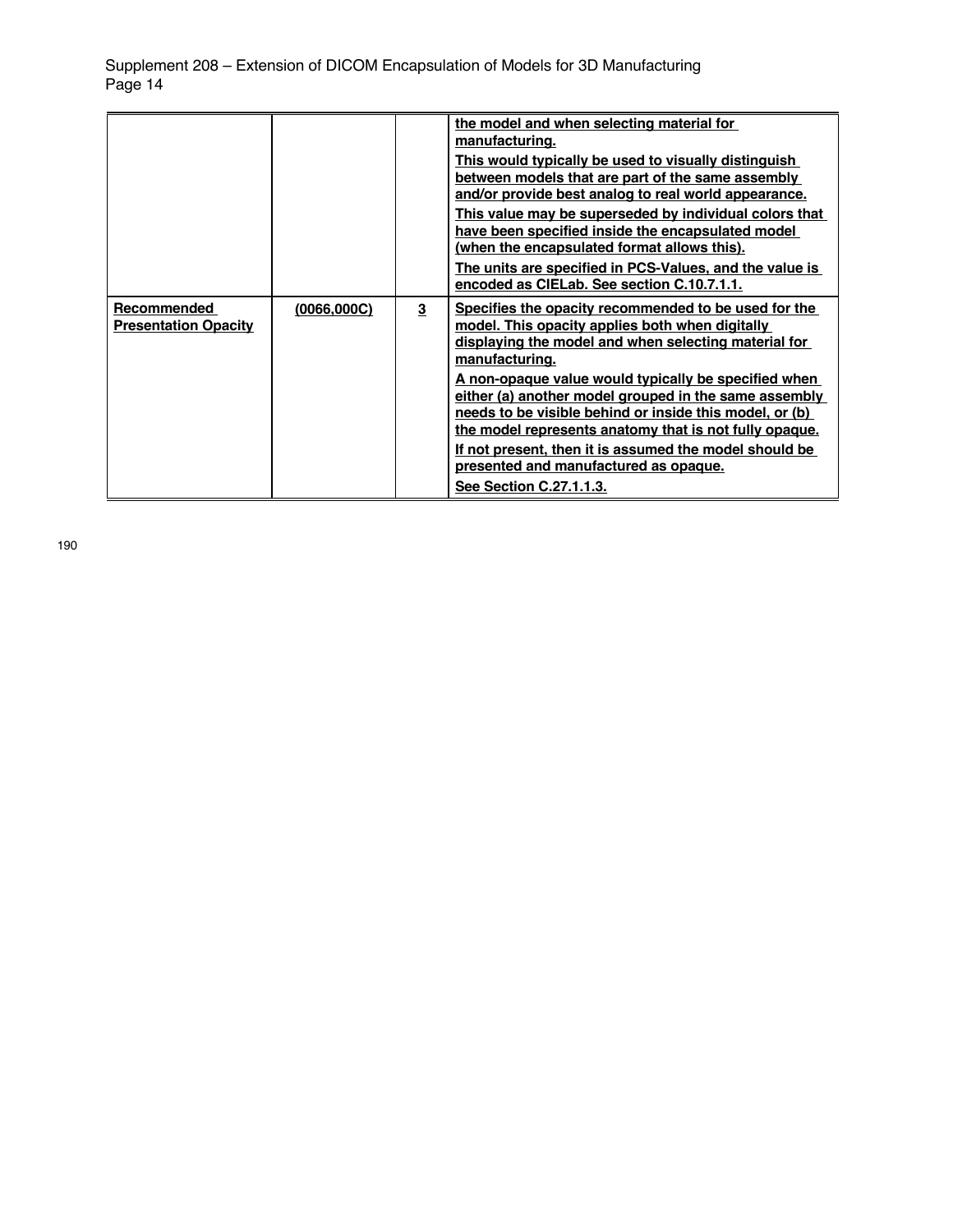# **Changes to NEMA Standards Publication PS 3.4-2019e**

# **Digital Imaging and Communications in Medicine (DICOM)**

# **Part 4: Service Class Specifications**

#### 195

*Modify Annex B.5 Standard SOP Classes – add 3 new items*

#### **B.5 STANDARD SOP CLASSES**

# **Table B.5-1 STANDARD SOP CLASSES**

| <b>SOP Class Name</b>           | <b>SOP Class UID</b>          | <b>IOD (See PS 3.3)</b>     |
|---------------------------------|-------------------------------|-----------------------------|
| .                               |                               |                             |
| <b>Encapsulated OBJ Storage</b> | 1.2.840.10008.5.1.4.1.1.104.4 | <b>Encapsulated OBJ IOD</b> |
| <b>Encapsulated MTL Storage</b> | 1.2.840.10008.5.1.4.1.1.104.5 | <b>Encapsulated MTL IOD</b> |
| .                               |                               |                             |

200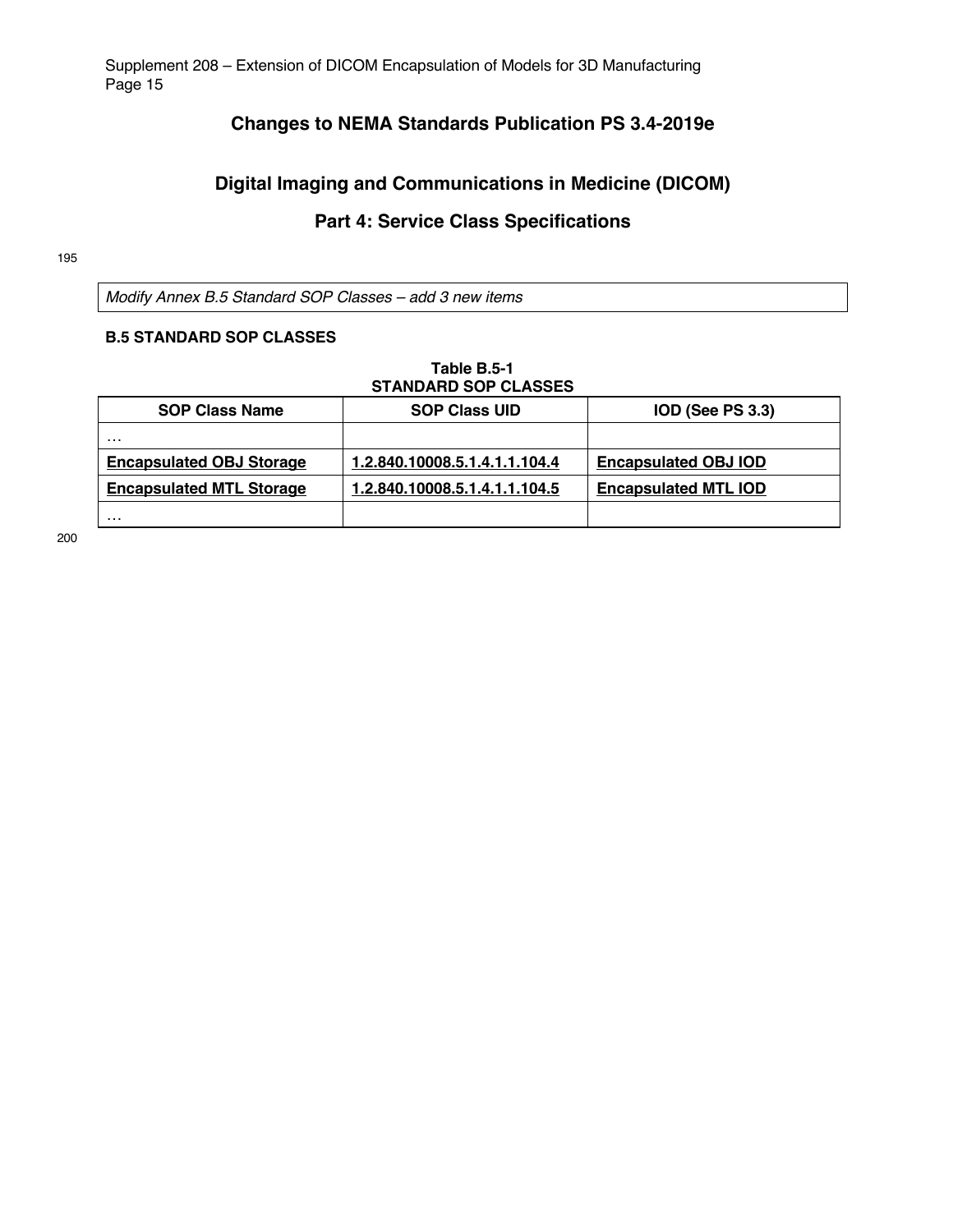# **Changes to NEMA Standards Publication PS 3.6-2019e**

# **Digital Imaging and Communications in Medicine (DICOM)**

# <sup>205</sup> **Part 6: Data Dictionary**

*Modify PS3.6 Table 6-1. Registry of DICOM Data Elements to add the following elements in the correct order.*

#### 210 **Table 6-1. Registry of DICOM Data Elements**

| Tag          | <b>Name</b>            | Keyword                                                   | <b>VR</b>  | <b>VM</b> |  |
|--------------|------------------------|-----------------------------------------------------------|------------|-----------|--|
| .            | $\cdots$               | $\cdots$                                                  | .          | .         |  |
| (0068, 7004) | <b>Model Group UID</b> | <b>ModelGroupUID</b>                                      | <u> Ul</u> | ٠<br>┻    |  |
| (0068, 7005) | <b>Document</b>        | URI Within Encapsulated   URIWithin Encapsulated Document | <b>UR</b>  | 1         |  |
| .            |                        |                                                           |            |           |  |

*Modify PS3.6 Annex A Registry of DICOM unique identifiers (UID) – add new item.*

# **Annex A Registry of DICOM unique identifiers (UID)** <sup>215</sup> **(Normative)**

Table A-1 lists the UID values that are registered and used throughout the Parts of the DICOM Standard. This central registry ensures that when additional UIDs are assigned, non-duplicate values are assigned.

| UID VALUES                    |                                 |                  |               |  |
|-------------------------------|---------------------------------|------------------|---------------|--|
| <b>UID Value</b>              | <b>UID NAME</b>                 | <b>UID TYPE</b>  | Part          |  |
| $\cdots$                      |                                 |                  |               |  |
| 1.2.840.10008.5.1.4.1.1.104.4 | <b>Encapsulated OBJ Storage</b> | <b>SOP Class</b> | <b>PS 3.4</b> |  |
| 1.2.840.10008.5.1.4.1.1.104.5 | <b>Encapsulated MTL Storage</b> | <b>SOP Class</b> | <b>PS 3.4</b> |  |
| $\cdots$                      |                                 |                  |               |  |

#### **Table A-1 UID VALUES**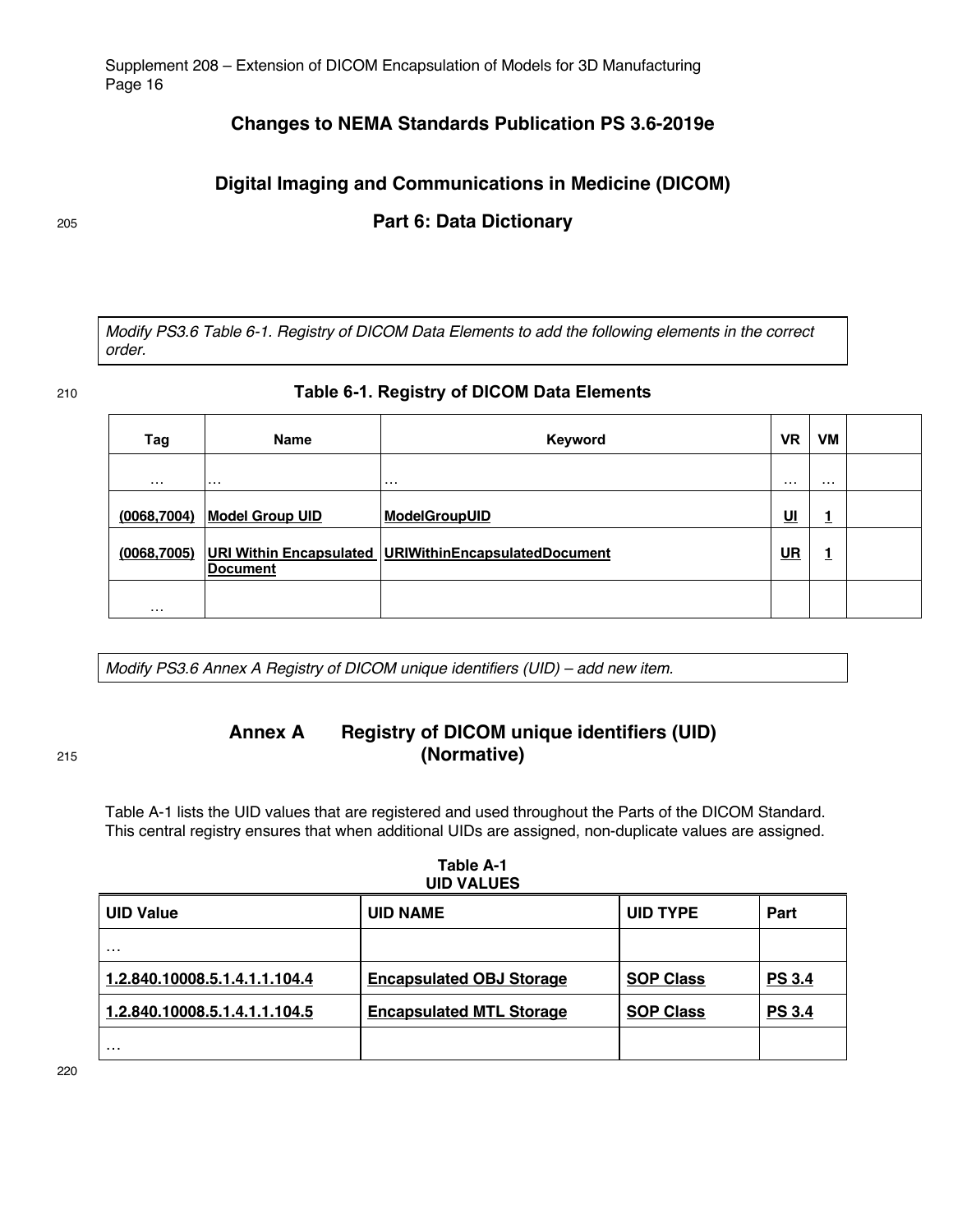*Addition to PS3.16 Content Mapping Resource – Modify CID 32 Non-Acquisition Modality to include*  225 *texture map.*

#### **CID 32 NON-ACQUISITION MODALITY**

**Version: 20190327 20200118**

#### **Table CID 32. NON-ACQUISITION MODALITY**

| <b>Coding Scheme Designator</b> | <b>Code Value</b> | <b>Code Meaning</b> |
|---------------------------------|-------------------|---------------------|
| .                               | .                 | .                   |
| <b>DCM</b>                      | <b>TEXTUREMAP</b> | <b>Texture Map</b>  |
| .                               | $\cdots$          | .                   |

230

*Addition to PS3.16 Content Mapping Resource – Appendix D, Add new DICOM controlled terminology definition for texture map:*

#### **Table D-1. DICOM Controlled Terminology Definitions (Coding Scheme Designator "DCM" Coding Scheme Version "01")**

| <b>Code Value</b> | <b>Code Meaning</b> | <b>Definition</b>                                                                                | <b>Notes</b> |
|-------------------|---------------------|--------------------------------------------------------------------------------------------------|--------------|
| $\cdots$          |                     |                                                                                                  |              |
| <b>TEXTUREMAP</b> | <b>Texture Map</b>  | A device, process or method that<br>produces texture maps. E.g., for<br>use in 3D manufacturing. |              |
| $\cdots$          |                     |                                                                                                  |              |

235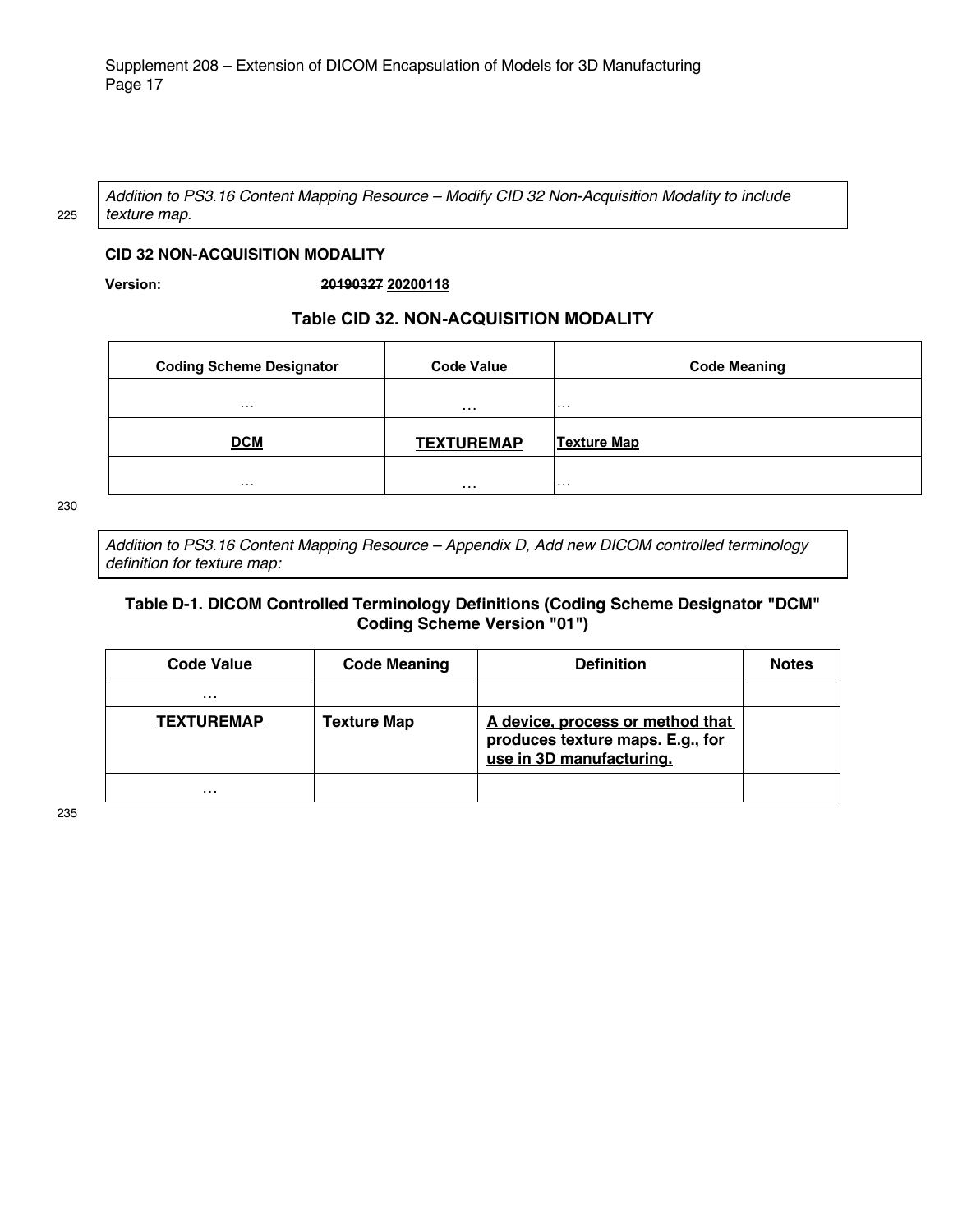# **Changes to NEMA Standards Publication PS 3.17-2019e**

# **Digital Imaging and Communications in Medicine**

# **Part 17: Informative**

*Addition to PS3.17 Append new Annex containing informative information on the creation of encapsulated*  240 *OBJ/MTL objects and Texture-Maps*

# **RRRR Encapsulated OBJ, 3D Model Grouping, & Color (Informative)**

#### **RRRR.1 Overview**

This section explains the encapsulation of a 3D manufacturing model file of the OBJ type inside a DICOM instance. The goal of encapsulating a model rather than transforming the data into a different 245 representation is to facilitate preservation of the 3D file in the exact form that it is used with extant manufacturing devices. At the same time encapsulation populates DICOM header elements that record clinical information absent from the OBJ format, including unambiguously associating it with the patient for whose care the model was created. Encapsulation also makes it possible to link to the images from which the model was derived, even if these came from different studies.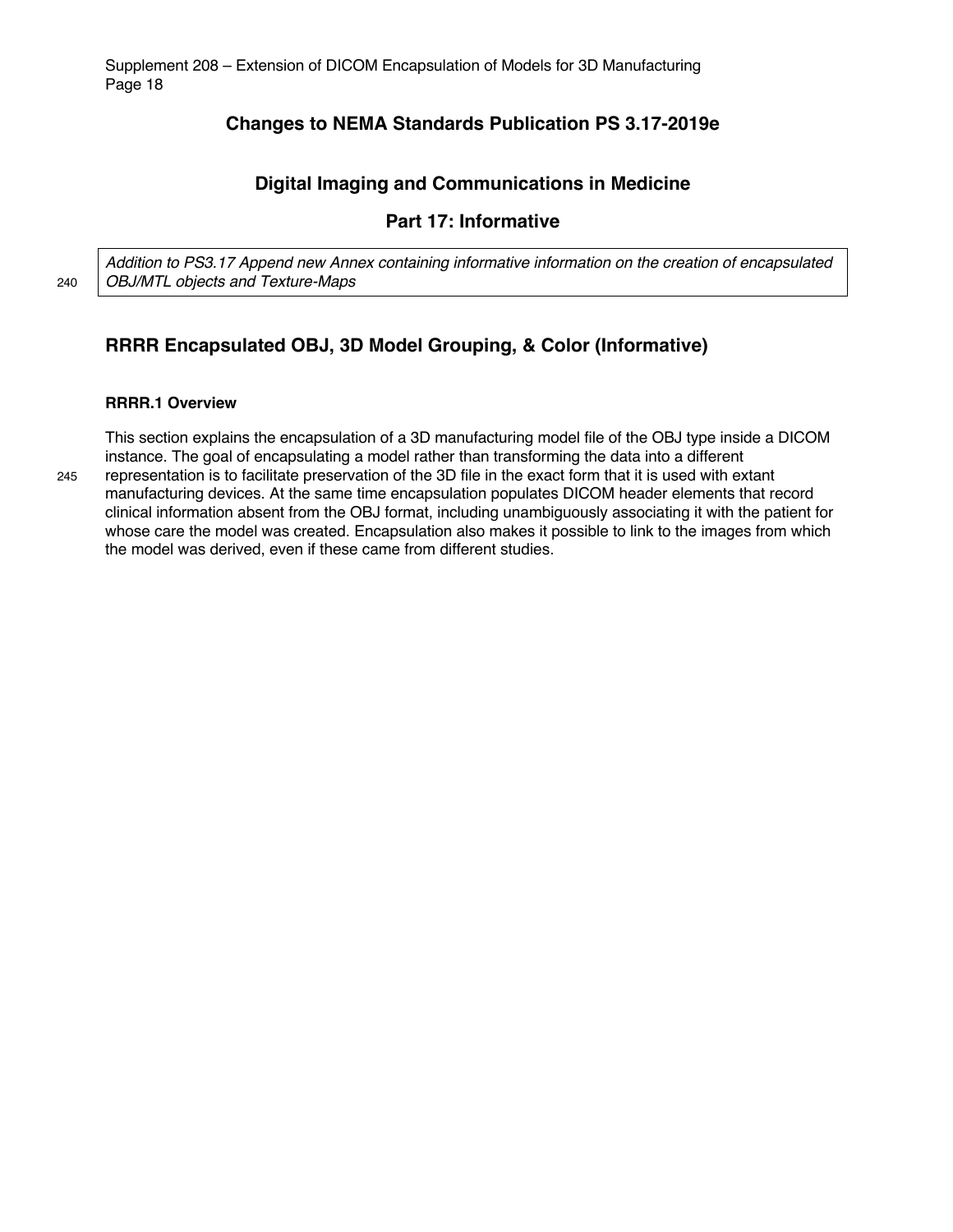250 The OBJ encapsulation case is slightly more complicated than that of STL (Annex IIII). The OBJ has supporting files (material library and texture maps). The relationship between the multiple original files and the corresponding DICOM instances is shown in the diagram below.



*Figure RRRR.1-1 - Relationship between OBJ, MTL and Texture Map image files and corresponding DICOM*  255 *Instances*

### **RRRR.2 Example Encoding of OBJ & MTL**

This Section contains example excerpts for encoding OBJ files and associated preview icons [optional], materials library file (MTL) [optional], and texture map images [optional].

#### 260 **Example A:**

A patient, Kevin Franz-Lopez, with Medical Record Number 547892459, will shortly be undergoing a complex partial nephrectomy to remove lesions on their left kidney. A 3D manufacturing model (encoded in OBJ) was created to manufacture a surgical planning aid representing the patient's unique anatomy.

265 A model was constructed from a CT dataset (CT1). The model was created on July 16, 2017 at 1:04:34 PM. The model was expressed as a single OBJ file (kidneymodel.obj) which makes use of two texture maps encoded using PNG (ntissue.png and fluid.png) and one texture map encoded using JPEG (distissue.jpg). The relationship between the OBJ and texture maps is captured in the materials list file (matlist.mtl). This set of files corresponds to the Encapsulated MTL and DICOM Images elements in Figure 270 RRRR.1-1.

A preview icon was created showing the rendered 3D object for inclusion with the OBJ file when encapsulated.

Table RRRR.2-1 shows the Encapsulated OBJ.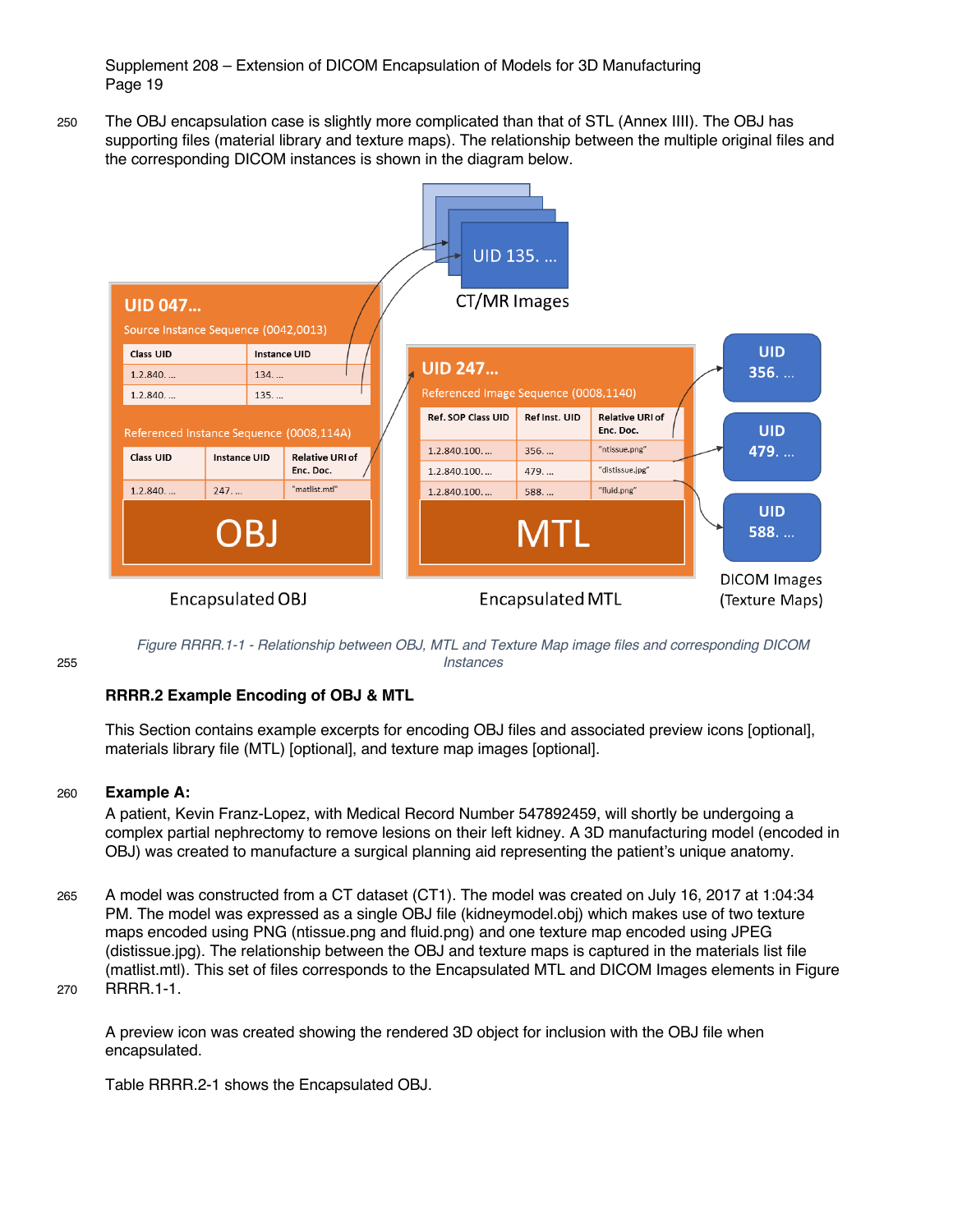|                                                                         |              | Encapsulated ODJ Example A    |                                                                                                                                                                                      |
|-------------------------------------------------------------------------|--------------|-------------------------------|--------------------------------------------------------------------------------------------------------------------------------------------------------------------------------------|
| <b>Attribute</b><br><b>Name</b>                                         | Tag          | <b>Example Value</b>          | <b>Comments</b>                                                                                                                                                                      |
| <b>Content Date</b>                                                     | (0008, 0023) | 20170716                      |                                                                                                                                                                                      |
| Acquisition<br><b>DateTime</b>                                          | (0008, 002A) | 20170716 13:00:34             |                                                                                                                                                                                      |
| <b>Content Time</b>                                                     | (0008, 0033) | 13:00:34                      |                                                                                                                                                                                      |
|                                                                         |              |                               |                                                                                                                                                                                      |
| Modality                                                                | (0008, 0060) | M3D                           |                                                                                                                                                                                      |
| $\ddotsc$                                                               |              |                               |                                                                                                                                                                                      |
| <b>Series</b><br>Description                                            | (0008, 103E) | Nephrectomy Planning Models   |                                                                                                                                                                                      |
| Referenced<br>Instance<br>Sequence                                      | (0008, 114A) |                               |                                                                                                                                                                                      |
| %item                                                                   |              |                               |                                                                                                                                                                                      |
| >Referenced<br><b>SOP Class UID</b>                                     | (0008, 1150) | 1.2.840.10008.5.1.4.1.1.104.5 | Encapsulated MTL file SOP<br>class                                                                                                                                                   |
| >Referenced<br>SOP Instance<br><b>UID</b>                               | (0008, 1155) | 2.999.89235.5951.35894.751    | UID of the encapsulated<br>MTL file (see below)<br>supporting this OBJ model                                                                                                         |
| >Relative URI<br>Reference<br><b>Within</b><br>Encapsulated<br>Document | (0068, 7005) | "matlist.mtl"                 | Relative URI that preserved<br>the MTL file's original<br>filename as referenced<br>from within the OBJ file.                                                                        |
| %enditem                                                                |              |                               |                                                                                                                                                                                      |
|                                                                         |              |                               |                                                                                                                                                                                      |
| <b>Patient Name</b>                                                     | (0010, 0010) | Franz-Lopez^Kevin             |                                                                                                                                                                                      |
| Patient ID                                                              | (0010, 0020) | 547892459                     |                                                                                                                                                                                      |
|                                                                         |              |                               |                                                                                                                                                                                      |
| Image Laterality                                                        | (0020, 0062) | L                             |                                                                                                                                                                                      |
| <b>Burned In</b><br>Annotation                                          | (0028, 0301) | <b>YES</b>                    | In this example, the creator<br>of the model inscribed the<br>patient's medical record<br>number on a side of the<br>model, to avoid the<br>possibility of a wrong<br>patient error. |
| Recognizable<br><b>Visual Features</b>                                  | (0028, 0302) | <b>NO</b>                     |                                                                                                                                                                                      |
| MIME Type of<br>Encapsulated<br>Document                                | (0040, 0012) | model/obj                     |                                                                                                                                                                                      |
| %item                                                                   |              |                               |                                                                                                                                                                                      |

#### 275 **Table RRRR.2-1 Encapsulated OBJ Example A**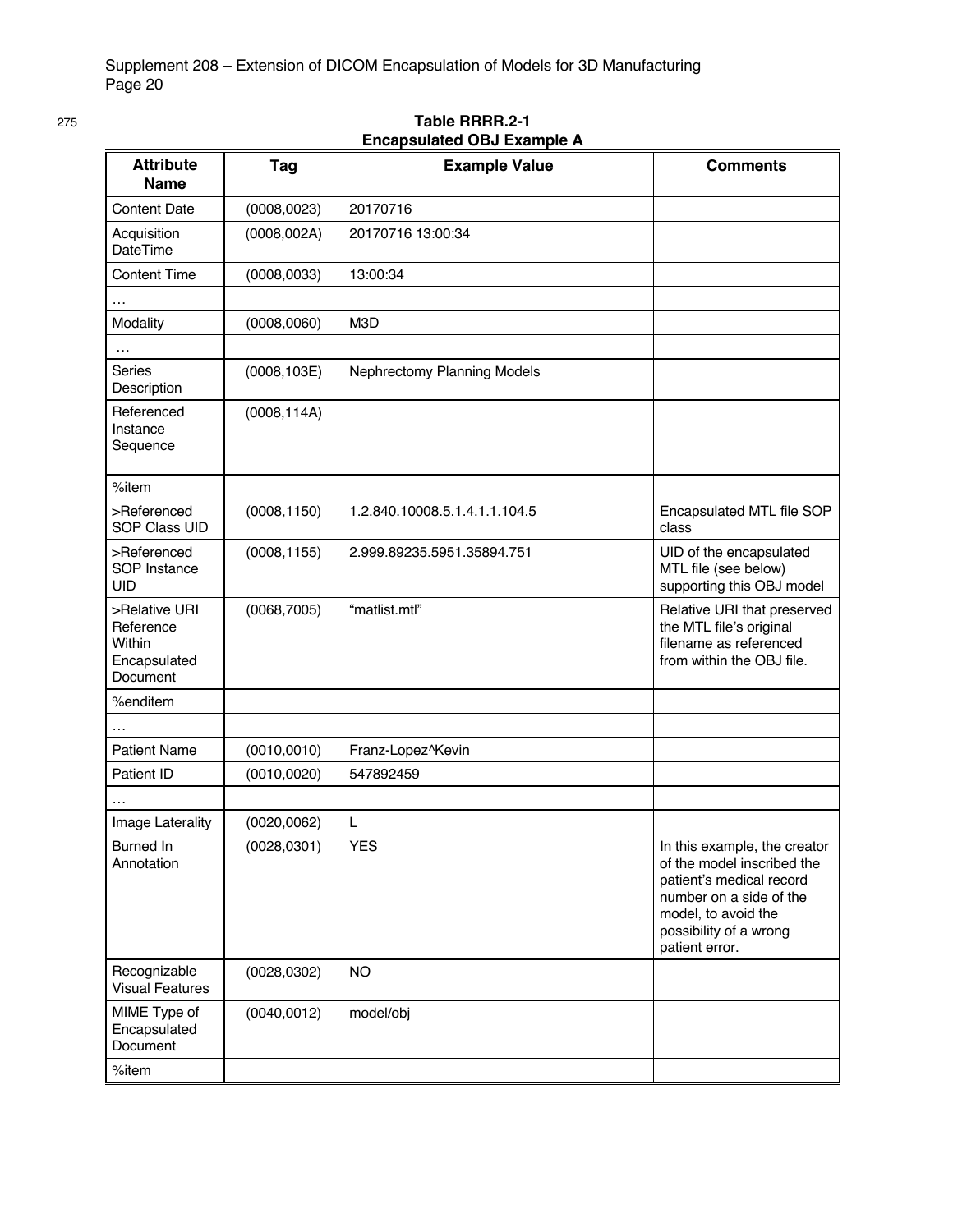| <b>Attribute</b><br><b>Name</b>              | Tag          | <b>Example Value</b>                     | <b>Comments</b>                                         |
|----------------------------------------------|--------------|------------------------------------------|---------------------------------------------------------|
| >Referenced<br><b>SOP Class UID</b>          | (0008, 1150) | 1.2.840.10008.5.1.4.1.1.2.1              | Referenced object is an<br>Enhanced CT Image<br>Storage |
| >Referenced<br>SOP Instance<br><b>UID</b>    | (0008, 1155) | 2.999.89235.5951.35894.153               | The multi-frame CT image<br>from study CT1              |
| %enditem                                     |              |                                          |                                                         |
| .                                            |              |                                          |                                                         |
| Measurement<br><b>Units Code</b><br>Sequence | (0040, 08EA) |                                          |                                                         |
| %item                                        |              |                                          |                                                         |
|                                              |              | (mm, UCUM, "mm")                         |                                                         |
| %enditem                                     |              |                                          |                                                         |
| $\cdot$                                      |              |                                          |                                                         |
| <b>Document Title</b>                        | (0042, 0010) | <b>Kidney Model</b>                      |                                                         |
| Encapsulated<br>Document                     | (0042, 0011) | Byte stream representing the OBJ file.   |                                                         |
| Source Instance<br>Sequence                  | (0042, 0013) | A sequence referencing CT1 source images |                                                         |
| Model<br>Modification                        | (0068, 7001) | <b>NO</b>                                |                                                         |
| <b>Model Mirroring</b>                       | (0068, 7002) | <b>NO</b>                                |                                                         |
| Model Usage<br>Code Sequence                 | (0068, 7003) |                                          |                                                         |
| %item                                        |              |                                          |                                                         |
|                                              |              | (129013, DCM, "Planning Intent")         |                                                         |
| %enditem                                     |              |                                          |                                                         |
| Icon Image<br>Sequence                       | (0088, 0200) | Sequence containing an image             | A pre-rendered view of the<br>model                     |

Since the above OBJ file contains a reference to a materials library (MTL) file, the MTL's contents must likewise be encapsulated in DICOM, as shown in Table RRRR.2-2.

| 280 | Table RRRR.2-2                    |
|-----|-----------------------------------|
|     | <b>Encapsulated MTL Example A</b> |

| <b>Attribute</b><br><b>Name</b> | Tag         | <b>Example Value</b>       | <b>Comments</b>                                                                                                  |
|---------------------------------|-------------|----------------------------|------------------------------------------------------------------------------------------------------------------|
| SOP Instance<br>UID             | (0008,0018) | 2.999.89235.5951.35894.751 | UID referenced in the<br>Referenced Instance<br>Sequence of the<br>Encapsulated OBJ object in<br>the table above |
| .                               |             |                            |                                                                                                                  |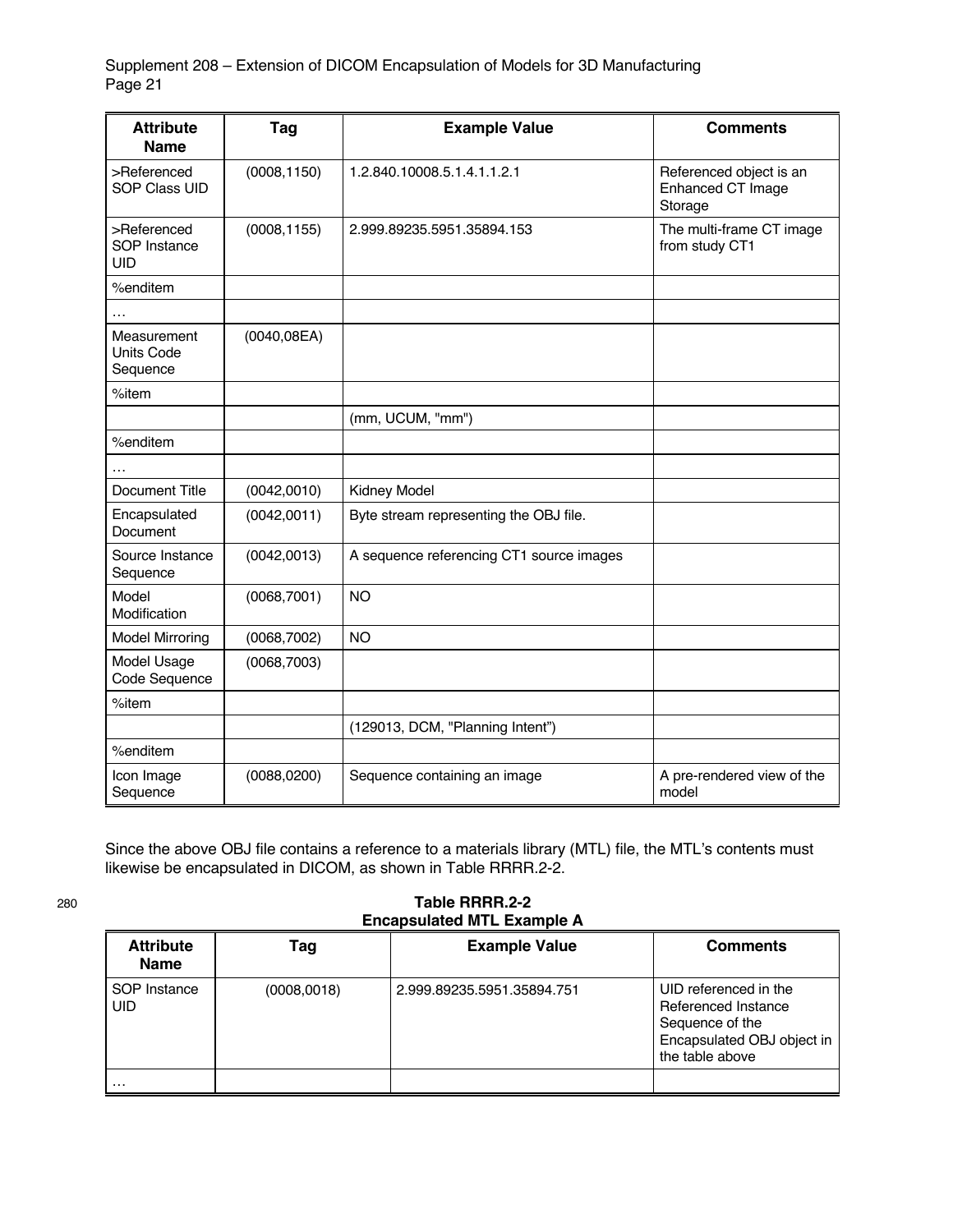| <b>Attribute</b><br><b>Name</b>                                   | Tag          | <b>Example Value</b>        | <b>Comments</b>                                                                                                                        |
|-------------------------------------------------------------------|--------------|-----------------------------|----------------------------------------------------------------------------------------------------------------------------------------|
| Modality                                                          | (0008, 0060) | M3D                         |                                                                                                                                        |
| .                                                                 |              |                             |                                                                                                                                        |
| <b>Series</b><br>Description                                      | (0008, 103E) | Nephrectomy Planning Models |                                                                                                                                        |
| .                                                                 |              |                             |                                                                                                                                        |
| <b>Content Date</b>                                               | (0008, 0023) | 20170716                    |                                                                                                                                        |
| <b>Content Time</b>                                               | (0008, 0033) | 13:00:34                    |                                                                                                                                        |
|                                                                   |              |                             |                                                                                                                                        |
| Referenced<br>Image<br>Sequence                                   | (0008, 1140) |                             |                                                                                                                                        |
| $%$ item                                                          |              |                             |                                                                                                                                        |
| >>Referenced<br><b>SOP Class UID</b>                              | (0008, 1150) | 1.2.840.10008.5.1.4.1.1.7.4 | Multi-frame True Color<br>Secondary Capture SOP<br>class                                                                               |
| >>Referenced<br>SOP Instance<br><b>UID</b>                        | (0008, 1155) | 2.999.89235.5951.35894.841  | UID reference to texture<br>image used for normal<br>kidney tissue (Multi-frame<br><b>True Color Secondary</b><br>Capture Instance)    |
| >>Referenced<br><b>SOP Class UID</b>                              | (0008, 1150) | 1.2.840.10008.5.1.4.1.1.7.4 | Multi-frame True Color<br>Secondary Capture SOP<br>class                                                                               |
| >>Relative URI<br>Reference<br>Within<br>Encapsulated<br>Document | (0068, 7005) | "ntissue.png"               | Relative URI that preserved<br>the first texture map's<br>original filename as<br>referenced from within the<br>MTL file.              |
| >>Referenced<br>SOP Instance<br><b>UID</b>                        | (0008, 1155) | 2.999.89235.5951.35894.842  | UID reference to texture<br>image used for diseased<br>kidney tissue (Multi- frame<br><b>True Color Secondary</b><br>Capture Instance) |
| >>Relative URI<br>Reference<br>Within<br>Encapsulated<br>Document | (0068, 7005) | "distissue.png"             | Relative URI that preserved<br>the second texture map's<br>original filename as<br>referenced from within the<br>MTL file.             |
| >>Referenced<br>SOP Class UID                                     | (0008, 1150) | 1.2.840.10008.5.1.4.1.1.7.4 | Multi-frame True Color<br>Secondary Capture SOP<br>class                                                                               |
| >>Referenced<br>SOP Instance<br><b>UID</b>                        | (0008, 1155) | 2.999.89235.5951.35894.843  | UID reference to texture<br>image used for fluid (Multi-<br>frame True Color<br>Secondary Capture<br>Instance)                         |
| >>Relative URI<br>Reference<br>Within                             | (0068, 7005) | "fluid.jpg"                 | Relative URI that preserved<br>the third texture map's<br>original filename as                                                         |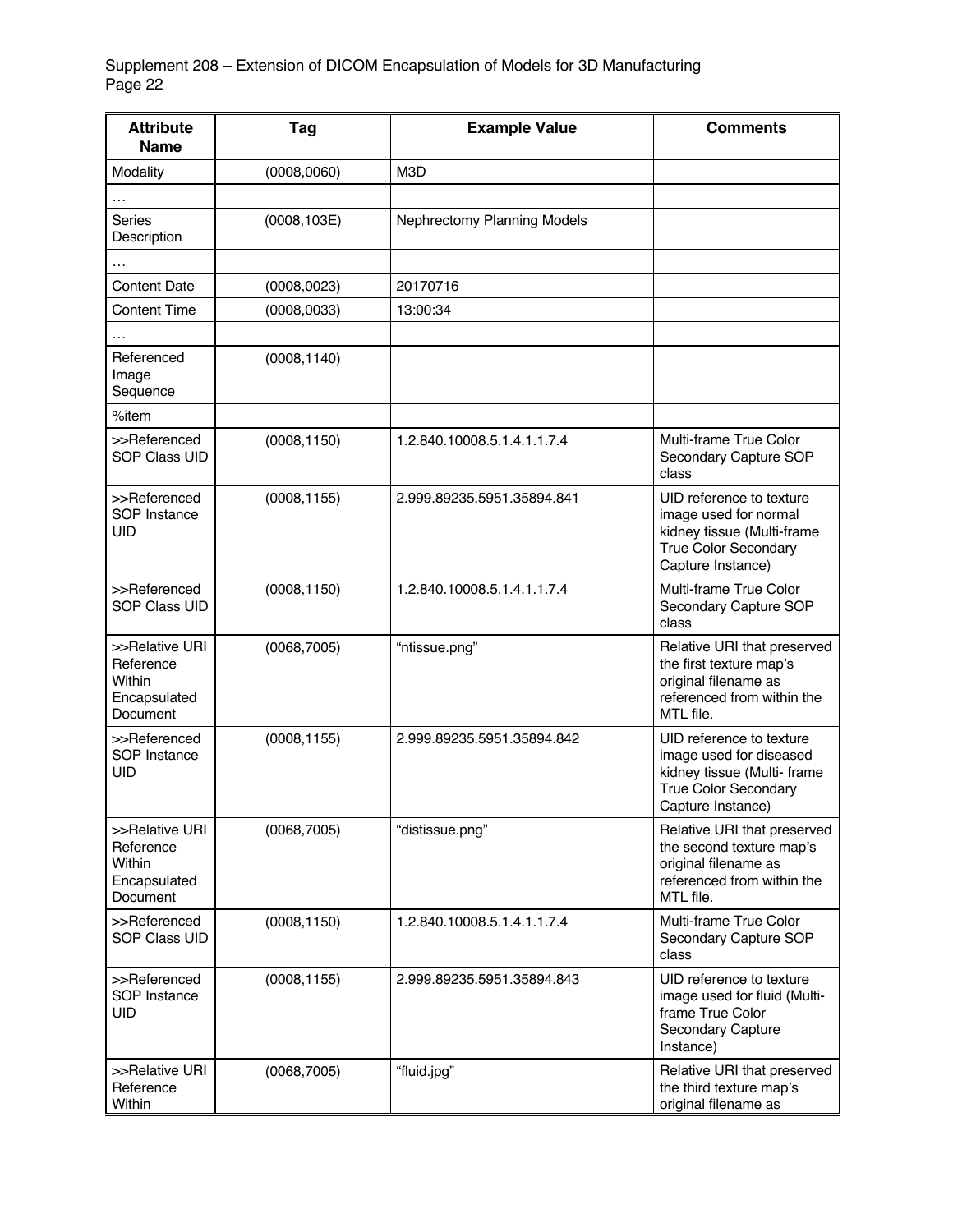| <b>Attribute</b><br><b>Name</b>          | Tag          | <b>Example Value</b>                   | <b>Comments</b>                         |
|------------------------------------------|--------------|----------------------------------------|-----------------------------------------|
| Encapsulated<br>Document                 |              |                                        | referenced from within the<br>MTL file. |
| %enditem                                 |              |                                        |                                         |
| $\cdots$                                 |              |                                        |                                         |
| <b>Patient Name</b>                      | (0010, 0010) | Franz-Lopez^Kevin                      |                                         |
| Patient ID                               | (0010, 0020) | 547892459                              |                                         |
| $\cdots$                                 |              |                                        |                                         |
| MIME Type of<br>Encapsulated<br>Document | (0040, 0012) | model/mtl                              |                                         |
| Document Title                           | (0042,0010)  | Kidney Model Materials                 |                                         |
| Encapsulated<br>Document                 | (0042,0011)  | Byte stream representing the MTL file. |                                         |
| $\cdot$                                  |              |                                        |                                         |

The example MTL file contains references to three texture images (see Referenced Image Sequence above) and these likewise need to be encoded in DICOM (if they are not natively DICOM). The Multi-frame 285 True Color Secondary Capture Instance is used to represent such texture images in DICOM, regardless of the original format in which the texture map image was stored.

In our example, the pixel data is read from the PNG files "ntissue.png" and "distissue.png", and the JPEG file "fluid.jpg". Corresponding DICOM Multi-Frame True Color Secondary capture images are created for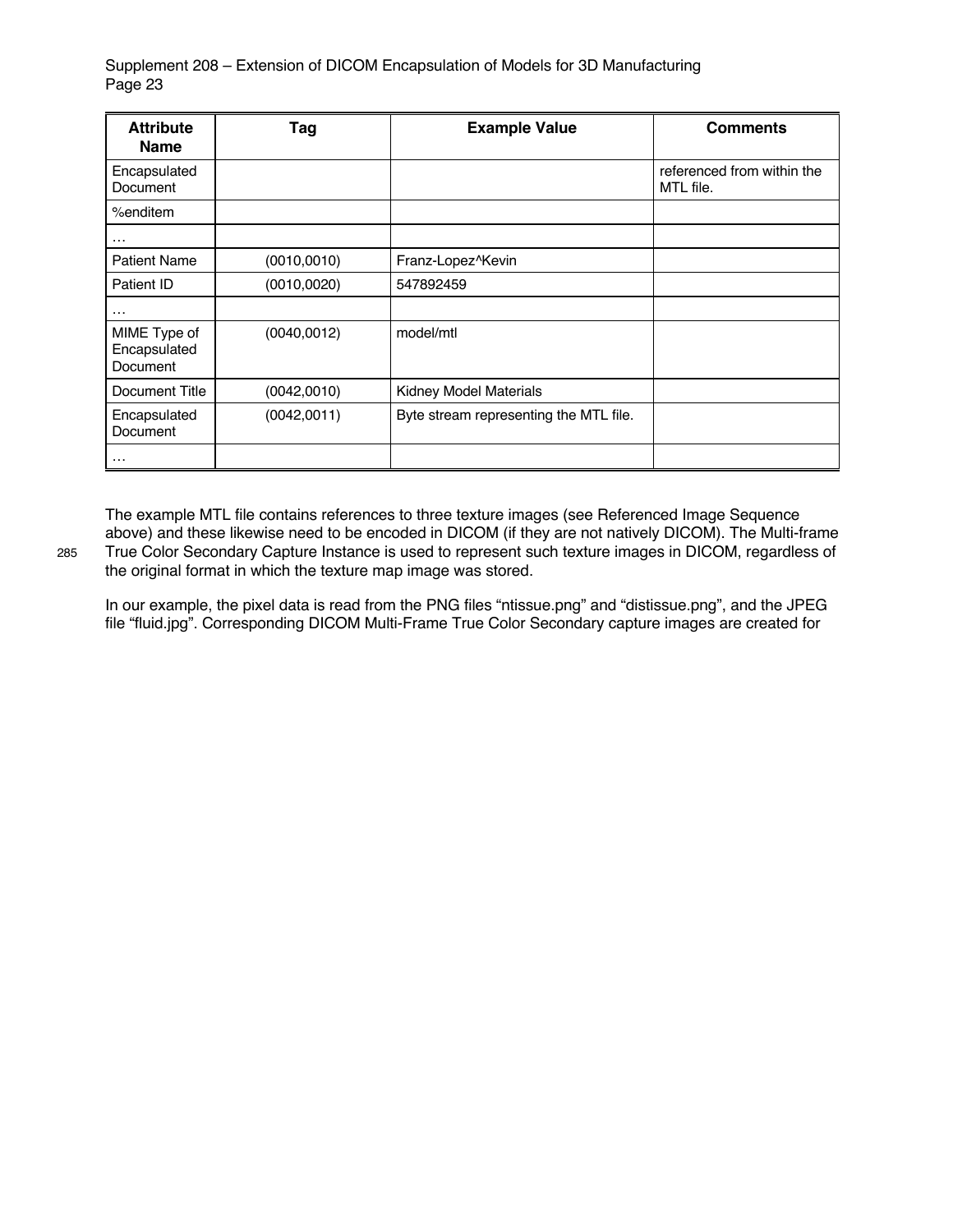each of these texture maps, as is shown in Figure RRRR.2-1. The original filenames are preserved in the 290 URI Within Encapsulated Document values within the Encapsulated MTL's Referenced Image Sequence.



*Figure RRRR.2-1 - Example of Converting Texture Map Images into DICOM Images and back again*

An abbreviated version of the first of these three object's DICOM headers is shown in Table RRRR.2-3, focusing on how these relate to use with an MTL Instance.

295 **Table RRRR.2-3**

| Multi- frame True Color Secondary Capture Texture Map Example A |              |                      |                                                                                                |  |
|-----------------------------------------------------------------|--------------|----------------------|------------------------------------------------------------------------------------------------|--|
| <b>Attribute Name</b>                                           | Tag          | <b>Example Value</b> | <b>Comments</b>                                                                                |  |
| $\cdots$                                                        |              |                      |                                                                                                |  |
| Modality                                                        | (0008, 0060) | TEXTUREMAP           | Indicates that the image is a<br>texture map, and not some<br>other image taken of the patient |  |
| $\cdot$                                                         |              |                      |                                                                                                |  |

It is important to note that when de-encapsulating MTL file, the texture map images must be restored to both their original file name and file format (as indicated by the corresponding URI Within Encapsulated 300 Document attribute values contained in the Encapsulated MTL instance that references the texture map images. This is done so that the file name references inside the MTL, which will be read by downstream OBJ-capable software, will still be valid. Thus, in our example, our first texture map DICOM image must be converted back into a PNG (as indicated by the file extension in Relative URI Reference Within Encapsulated Document value) and saved to the file system as "ntissue.png" in the same location as the OBJ and MTL 305 files.

The two other texture map images would be encoded in a manner like the one above.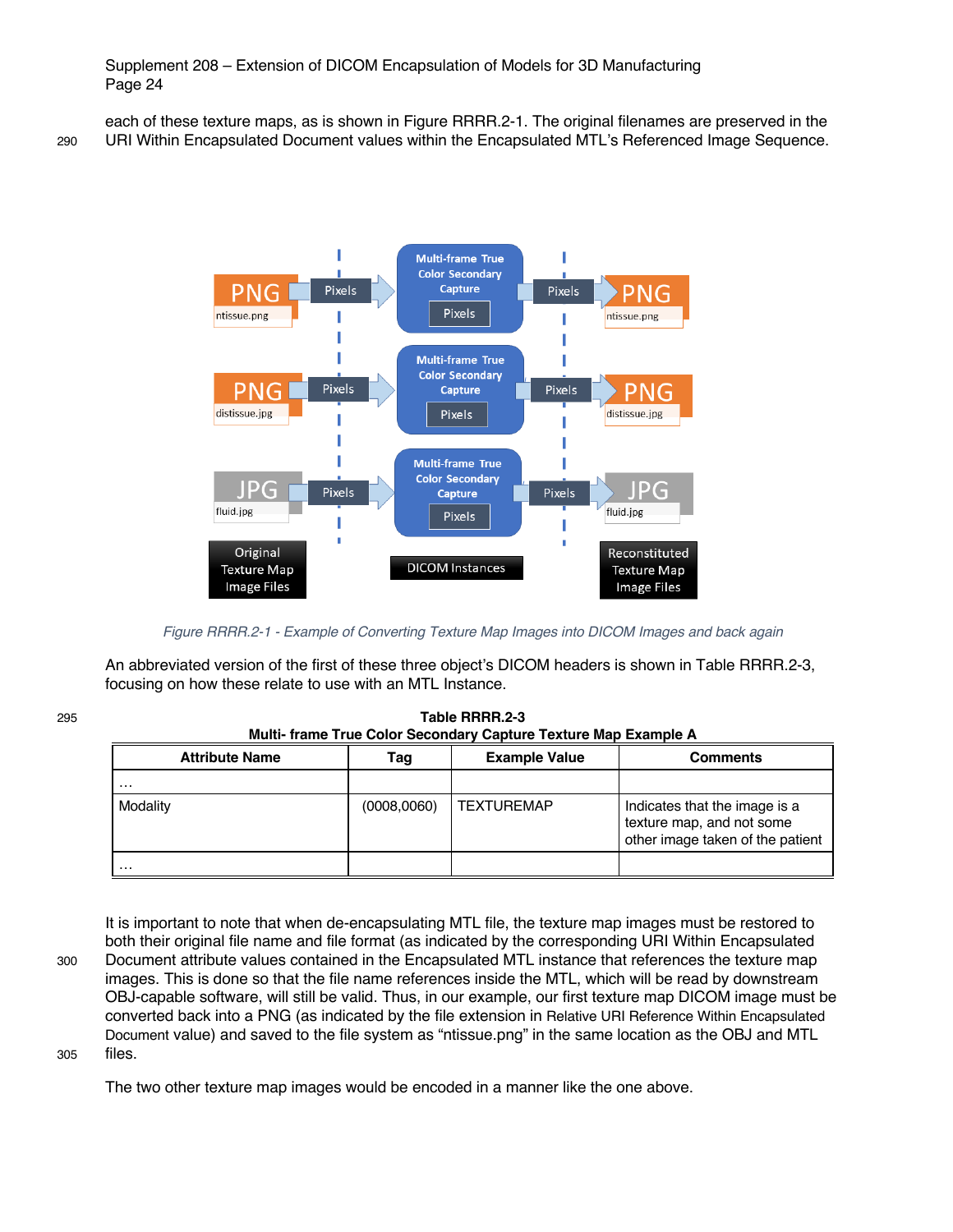# **RRRR.3 Manufacturing Model Grouping, Color & Opacity (Informative)**

This example explains how to group manufacturing models together to indicate that they are intended to be assembled into a single unit (either after production, or as part of production on a multi-material printer). 310 As shown in Figure RRRR.3-1, a group of models can include a mix of both STL and OBJ encapsulations (CardiacAnatomy.obj, ThoracicSkeleton.obj, and Thyroid.stl). All that is required to indicate grouping is that the Model Group UID (0068,7004) be set to the same UID value for all objects in the group. In this example the optional material file was not needed by the OBJ.



315 *Figure RRRR.3-1 - Example of Model Group UID Usage*

It is possible to specify preferred color and opacity of Manufacturing 3D Models using Recommended Display CIELab Value (0062,000D) and Recommended Presentation Opacity (0066,000C). One particular use of these attributes is in combination with model grouping, as it allows the use of non-opaque materials to allow viewing of interior parts of the grouped assembly. An example of such use is shown in Figure 320 RRRR.3-2, where the AorticCalcifications.obj model is intended to be assembled inside the Aorta.stl model. Therefore, the DICOM Encapsulated STL of the aorta is designated as having a recommended